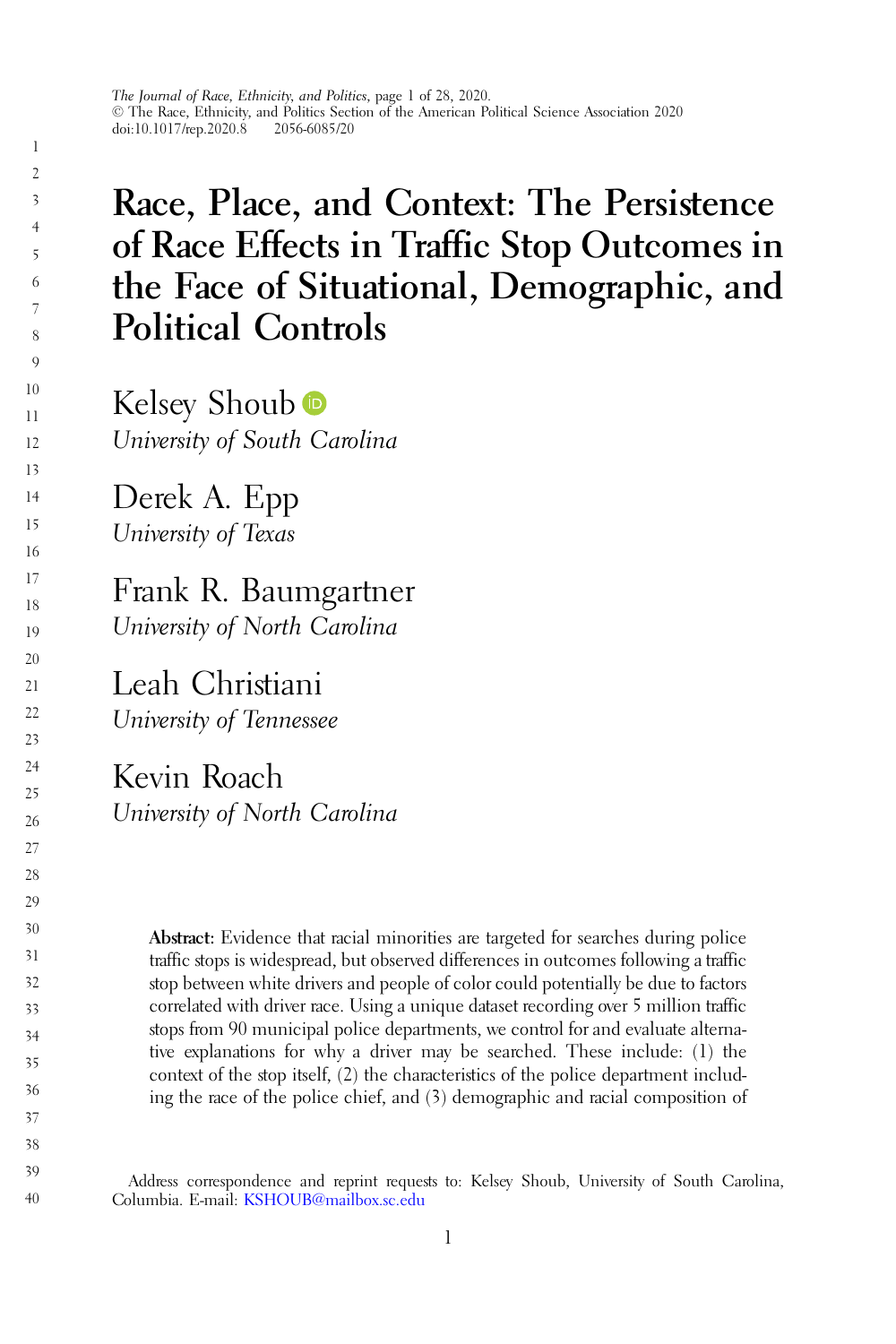the municipality within which the stop occurs. We find that the driver's race remains a robust predictor: black male drivers are consistently subjected to more intensive police scrutiny than white drivers. Additionally, we find that all drivers are less likely to be subject to highly discretionary searches if the police chief is black. Together, these findings indicate that race matters in multiple and varied ways for policing outcomes.

Keywords: policing, race and public policy, traffic stops.

The United States is going through a period of renewed and continued attention to questions of racial justice. The concern that police officers direct undue scrutiny to minority groups has prompted state and local governments and media organizations to seek out and engage with data on police–citizen encounters, particularly traffic stops, in order to verify or discount claims of racially disparate policing. Using such data, many studies have shown that there is a consistent pattern across agencies and across the nation: the driver's race strongly affects the outcome (Baumgartner, Epp, and Shoub [2018;](#page-24-0) Baumgartner et al. [2017;](#page-24-0) Epp, Maynard-Moody, and Haider-Markel [2014;](#page-25-0) Gelman, Fagan, and Kiss [2007](#page-25-0); Peffley and Hurwitz [2010](#page-26-0); Pierson et al. [2020](#page-26-0)). Nevertheless, some argue these disparities are not due to the race of the driver, but instead to other factors that merely correlate with race (Engel, Calnon, and Bernard [2002;](#page-25-0) Roh and Robinson [2009\)](#page-26-0). In this paper, we seek to evaluate whether an officer's decision to search a vehicle can be explained by the race of the driver, even after contextual factors are taken into account. Research highlighted elsewhere in this volume, including Ash, Fagan, and Harris ([in press](#page-24-0)); Rocha et al. ([in press](#page-26-0)); and Weaver, Prowse, and Piston [\(in press](#page-27-0)), contextualize our analysis and give further reason to be concerned about these characteristics of policing: they may be driven by a racialized practice of financial extraction, and they may have numerous downstream consequences for political behavior of the different groups involved. 49 50 51 52 53 54 55 56 57 58 59 60 61 62 63 64 65 66 67 68 69 70 71

We look at three types of explanations for searches following a traffic stop. These are: (1) the context of the stop itself (e.g., the "stop purpose" and time of day); (2) the characteristics of the police department whose officer conducted the stop (e.g., race of the police chief and relevant policies); and (3) the characteristics of the municipality within which the stop occurred (e.g., the proportion of the population living in poverty and crime rate). If poverty, unemployment, or other factors fully determine the racial disparities we observe, we would conclude that systemic factors drive the outcomes. If the race of the driver remains 72 73 74 75 76 77 78 79 80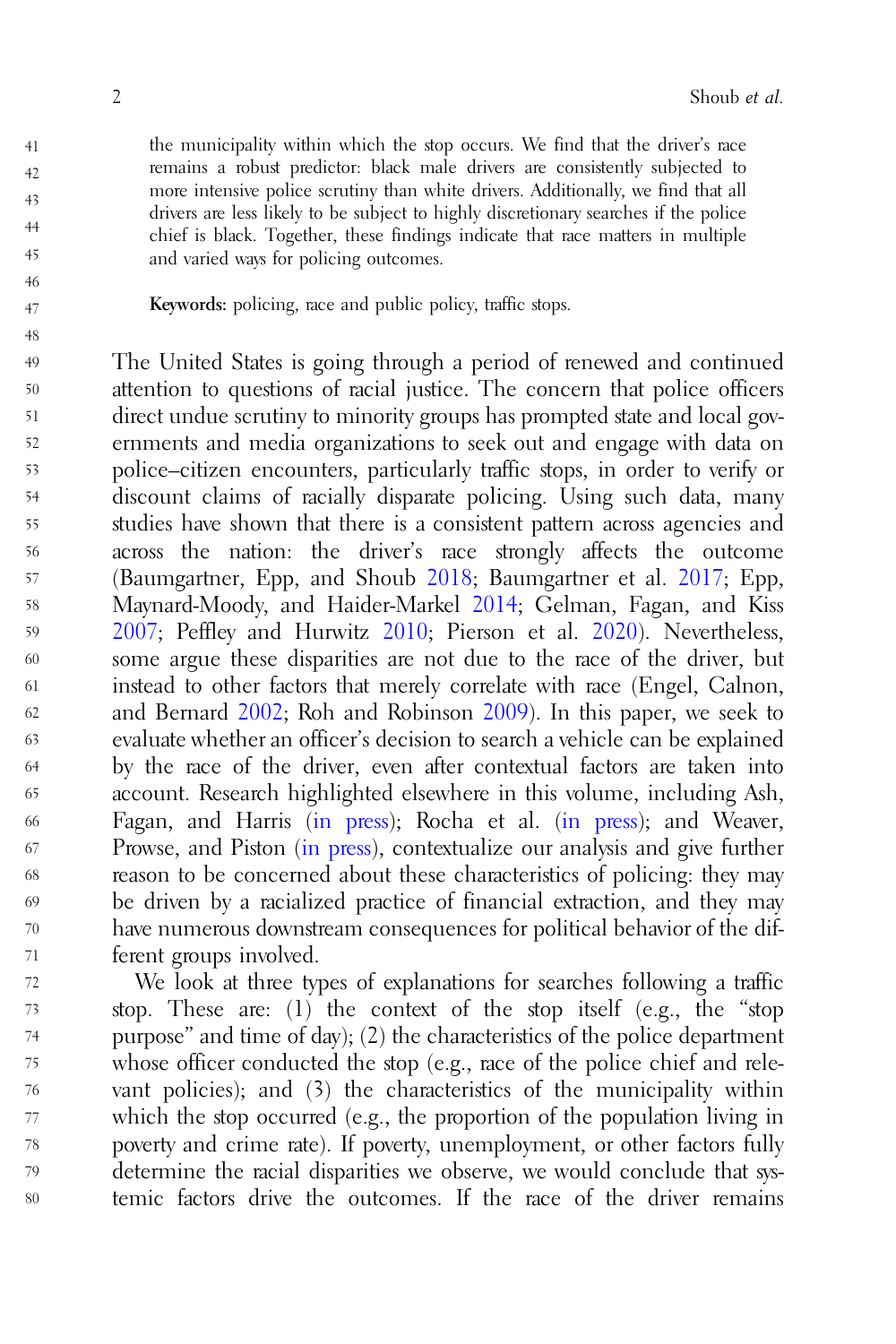significant even after these controls, then both systemic and individual factors must both be seen as important contributors to the wide racial disparities that we and others have documented (see, e.g., Baumgartner et al. [2017](#page-24-0)). 81 82 83 84

Our study is based on almost 6 million traffic stops across 90 police departments in IL and NC. These two states mandate comprehensive data collection for all police agencies, which we supplemented with further contextual data relating to the city and the police department, as described below. Several key takeaways emerge from our analysis. First, theoretically meaningful contextual factors do have explanatory power; much of the observed disparity is indeed related to poverty, crime rates, and other contextual factors. However, these connections are not always consistent across states or alternative model specifications. Second, leadership matters: with a black police chief at the helm, consent searches are less likely, for drivers of all races. This finding suggests black leadership leads to a decline in these high discretion searches, which often produce racial disparities. 85 86 87 88 89 90 91 92 93 94 95 96 97

Finally, and most crucially, even when these factors are taken into account, the race of the driver remains a significant predictor of a search across both states and across different search types. Black male drivers are two to three times more likely to experience a search than white males, even when controlling for other predictors of search. Latino male drivers are also much more likely to be searched. Thus, racial disparities in traffic stop searches cannot be "explained away." We also note much lower racial disparities among female drivers, and sometimes lower search rates among minority males who are neither black nor Latino. These results buttress widespread complaints about differential policing by race, and document the powerful place of race in explaining social outcomes in the United States, even after controlling for various factors associated with geographic variability. They also clarify the high degree of targeting only of certain minorities: black and Latino men. 98 99 100 101 102 103 104 105 106 107 108 109 110 111

112 113 114

115

# The Puzzle

Widespread racial disparities in the outcomes of citizen encounters with the police are not the question here; rather, we question the cause. Many have suggested that it is unfair to blame the police for 400 years of American history. Following from slavery, educational disadvantage, employment discrimination, housing segregation, and poverty and 116 117 118 119 120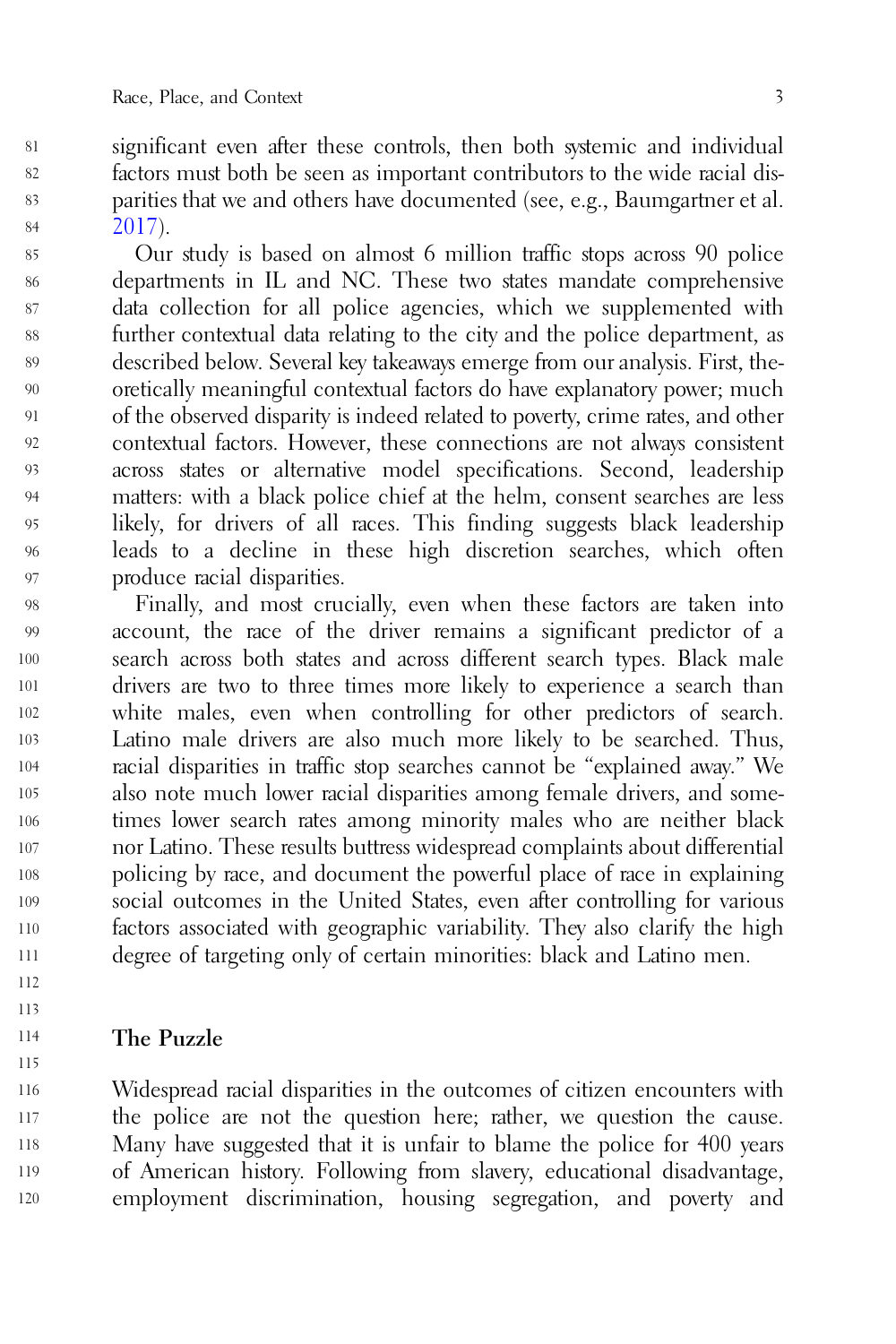health disparities, there is no question that black and white Americans have different experiences, and different behaviors and attitudes follow from these (see Banks [2003](#page-24-0); Banks, Eberhardt, and Ross [2006](#page-24-0); Blackmon [2008;](#page-24-0) Gilliam and Iyengar [2000;](#page-25-0) Gilliam, Valentino, and Beckmann [2002](#page-25-0); Glaser [2015;](#page-25-0) Goff and Kahn [2012;](#page-25-0) Harris [2002](#page-26-0)a;  $2002b$  $2002b$ ; O'Connel [2012](#page-26-0); Lerman and Weaver  $2014a$  $2014a$ ; Oshinsky [1996\)](#page-26-0). This perspective emphasizes that the police respond to behaviors, and those behaviors may well be driven by factors *associated with* race, given our nation's history. Put another way, perhaps the police exhibit no racial bias, but their actions show racial difference because history has generated the conditions for different levels of criminal behavior by race or for the use of differential police tactics in areas where more black drivers coincidently live or drive through. If this perspective is correct, then statistical controls for factors beyond race should make any apparent racial difference disappear. 121 122 123 124 125 126 127 128 129 130 131 132 133 134 135

Two other perspectives suggest perhaps the situation is otherwise. One, following from history and common media portrayals, many Americans, police included, associate minorities, particularly young men of color, with crime (see Eberhardt [2019;](#page-25-0) Gilliam and Iyengar [2000;](#page-25-0) Gilliam, Valentino, and Beckmann [2002\)](#page-25-0). Another is that institutional practice, cultural norms, and professional socialization within the world of policing generate disparate patterns of interaction with citizens of different racial backgrounds (see, e.g., Glaser [2015](#page-25-0); Goffman [2014\)](#page-26-0). Fagan and Geller ([2015\)](#page-25-0) in particular have recently argued that police often make use of a racialized "script" in structuring their encounters with citizens. Looking at highly routinized "stop and frisk" pedestrian stops, they argue that the police use highly racialized and widely shared "memes of suspicion," narratives that explain the justification for the momentary detention and investigation of an individual. In particular, they rely on the concept of identifying, by sight, a person who fits the profile of a "criminal suspect" based on such factors as location, dress, age, gender, and attitude. Not only are these factors highly subjective, the authors note, but the same characteristics presented by a white individual may not be deemed suspicious but might be for a black person. If policing is driven by these "memes of suspicion," then controlling for contextual factors will not make the race effect disappear. 136 137 138 139 140 141 142 143 144 145 146 147 148 149 150 151 152 153 154 155 156

Finally, our study focuses on whether or not a search follows a traffic stop. Epp, Maynard-Moody, and Haider-Markel [\(2014](#page-25-0)) have clearly shown powerful racial differences in the likelihood that black and white drivers will be subjected to a "pretextual" traffic stop. Given that the 157 158 159 160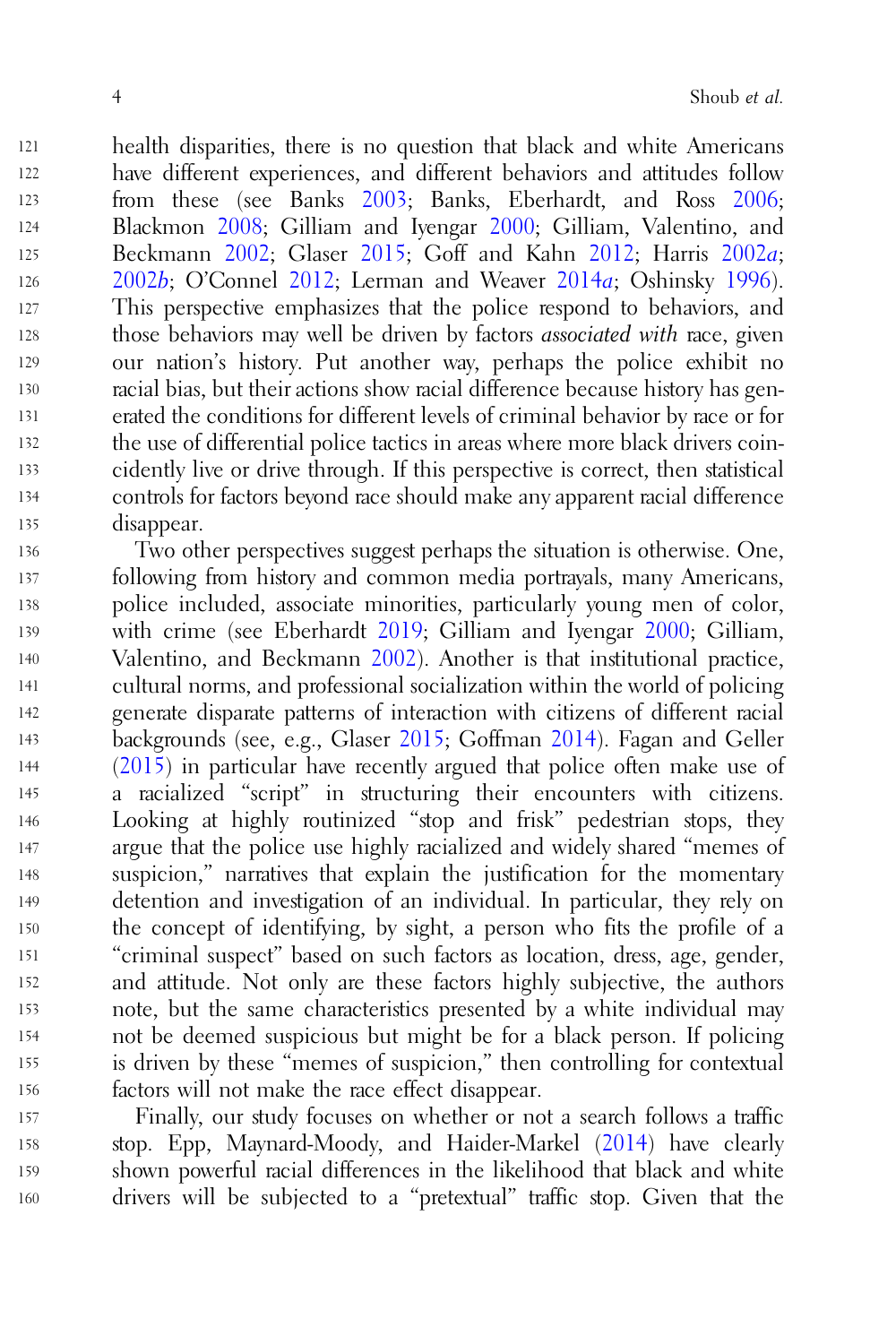Race, Place, and Context 5

average driving speed is often over the speed limit and anyone not speeding could be viewed as "obstructing traffic" at the discretion of the officer, drivers are in a uniquely vulnerable position with regards to police investigations. The many elements of the vehicle and traffic codes provide ample opportunity for a police officer to investigate virtually any driver. Their study leaves little doubt that black and white Americans have vastly different experiences with traffic stops, nor that black drivers know when their traffic stop was warranted by a legitimate traffic safety concern and when it was a pretext for an unwelcome investigation (see Epp, Maynard-Moody, and Haider-Markel [2014](#page-25-0); Meares, Tyler, and Gardener [2016\)](#page-26-0). Our focus here is slightly different: We analyze the odds of search following a stop, and we use the racial disparities revealed in these rates as our key indicator of racial difference in policing. 161 162 163 164 165 166 167 168 169 170 171 172 173

# Racial Disparities in Policing

We briefly review the relevant literature on traffic stops, focusing on three levels that may influence decision-making: the characteristics of (1) the driver and stop itself, (2) the police agency, and (3) the municipality. This perspective on race, place, and context allows us to see if race still matters, after these other elements are accounted for. Finally, we discuss how these possible explanations apply to the specific case of searches following a traffic stop.

# The Traffic Stop

During the 1980s and 1990s, police departments came to rely on a highcontact policing strategy that sought to maximize encounters between police officers and citizens. The idea was to deploy these tactics to send a message to criminals that the local police force was active and, through frequent searches of motorists and pedestrians, to locate as much contraband as possible (Tyler, Jackson, and Mentovich [2015](#page-27-0); Wilson and Kelling [1982](#page-27-0)). Consequently, officers were called upon to be as active as possible during their patrol, deciding rapidly, perhaps from only a momentary glimpse of a motorist, if a car should be stopped and its occupants investigated (Epp, Maynard-Moody, and Haider-Markel [2014](#page-25-0); Remsberg [1995\)](#page-26-0). 188 189 190 191 192 193 194 195 196 197 198

This type of low-information decision-making can amplify existing biases, both explicit and implicit. In such ambiguous and uncertain 199 200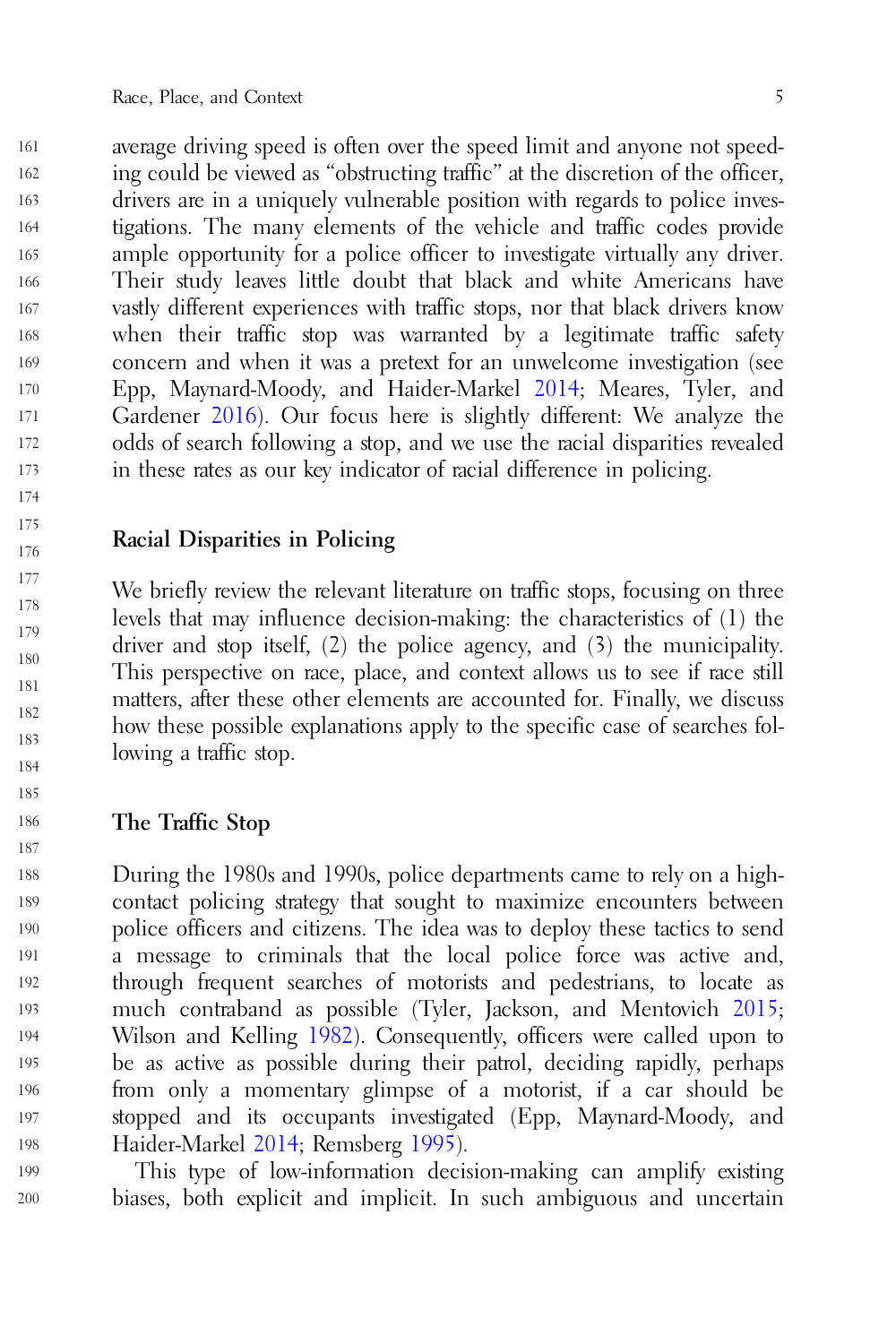situations, officers may rely on widespread stereotypes about who fits a criminal profile, as stereotypes are often used as heuristics when full information is not available (Fiske [1993\)](#page-25-0). Even if these stereotypes are not held by the individual officer, they are often codified into the agency's practice as police are trained to operate on notions of "suspicion," which are often race- and neighborhood-dependent (Epp, Maynard-Moody, and Haider-Markel [2014;](#page-25-0) Fagan and Geller [2015](#page-25-0)). Thus, even officers who are racial minorities are not necessarily immune to such biases. Such "high-contact" strategies also often involved sending officers to "high crime areas" where they might encounter more drivers of color, a systemic, not implicit, source of potential disparities in outcomes. 201 202 203 204 205 206 207 208 209 210 211

The "typical" criminal profile in the United States is of a dark-skinned minority male (Gillian and Iyengar [2000](#page-25-0); Welch [2007\)](#page-27-0). Scholarship has shown that individuals fitting this profile tend to appear more dangerous to law enforcement than their white or female counterparts, and there is evidence that officers interact more aggressively with members of these groups (Correll and Keesee [2009](#page-25-0); Correll et al. [2002;](#page-25-0) [2007](#page-25-0); Glaser [2015](#page-25-0); Voigt et al. [2017\)](#page-27-0). Thus, we have strong theoretical reasons based on widely shared physiological processes to anticipate an intersection of race *and* gender effects in policing. Note that our focus on traffic stops isolates police targeting of possible criminal behaviors (drug trafficking and violent crime) where males are more likely to appear suspicious than females. Thus, we expect the racial disparities to be more strongly evident among males than among females. This leads to our first hypothesis: (H1) Black and Latino male drivers are more likely to be searched than their white or female counterparts. 212 213 214 215 216 217 218 219 220 221 222 223 224 225 226

Beyond the race and gender of the driver, at the level of the individual stop, a variety of contextual elements may make an officer more or less likely to carry out a search (Baumgartner, Epp, and Shoub [2018\)](#page-24-0). Chief among these external factors is the reason the stop was made in the first place. A driver who appears to be intoxicated will likely experience a more intrusive police response than a driver who forgot to fasten their seat belt or whose car was going too fast while descending a hill. Including the purpose of the stop in our analyses will capture this effect. Further, the time of day that the stop occurred may affect how suspicious an officer perceives the driver (Fagan and Geller [2015](#page-25-0)). Drivers who are on the road on the weekend or late at night may immediately stoke more suspicion in the officer, divorced from their race or gender. Searches during the morning rush hour are correspondingly low. 227 228 229 230 231 232 233 234 235 236 237 238 239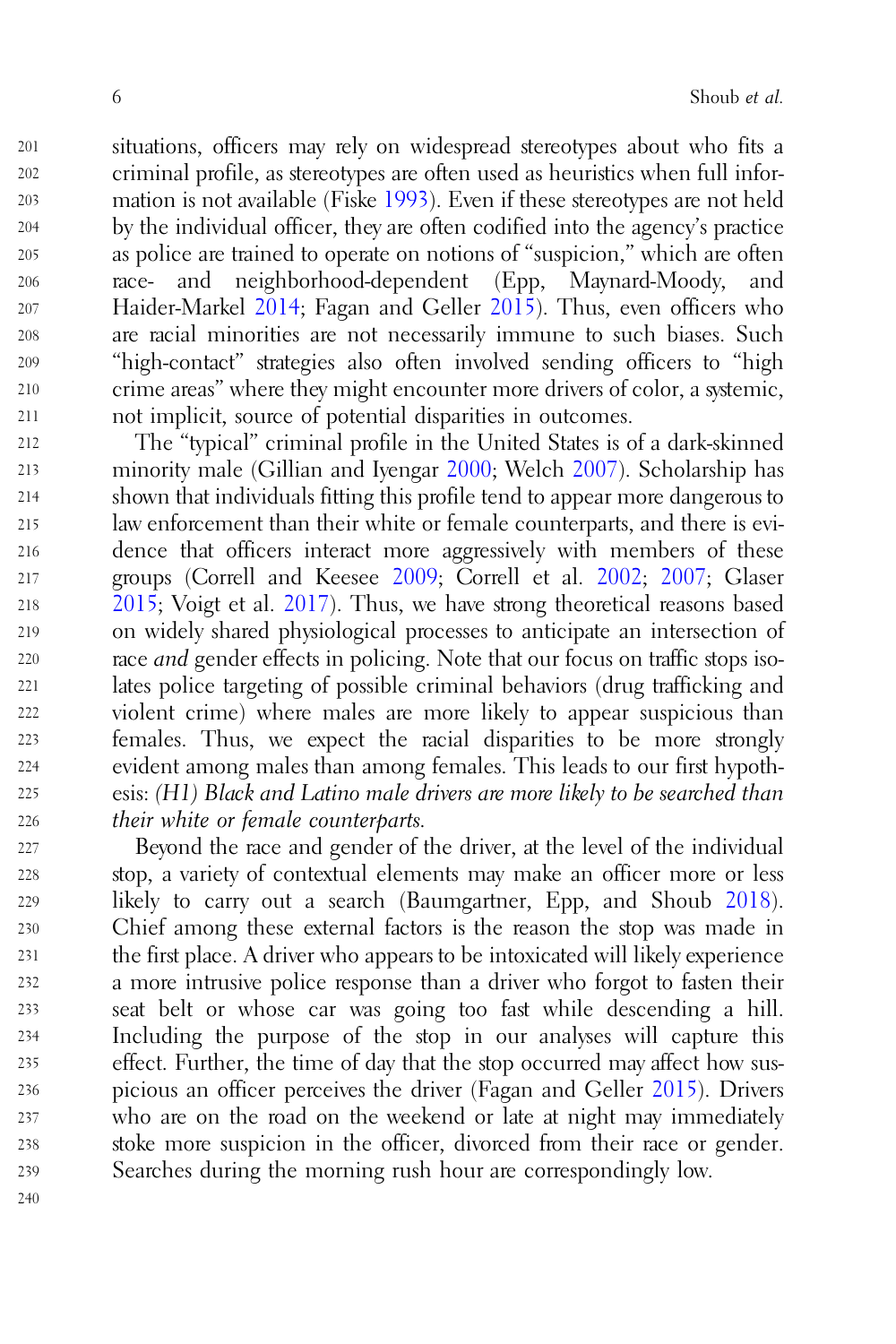Race, Place, and Context 7

#### The Police Agency 241

242

Different police departments may have different informal norms or standard protocols, and these may affect search rates. Of course, a central figure is the chief of police. Some have argued that officer "predispositions" are resistant to change regardless of leadership directives (Brehm and Gates [1999](#page-24-0)) or that substantial principal-agent problems limit attempts to constrain officers' behavior (see Miller [2005](#page-26-0) for an overview). On the other hand, police chiefs do have substantial influence over the way their department operates through policy directives and informing (informal ) norms—with regard to hiring, firing, policing styles, and tactics (Cohen Marks and Stout [2011;](#page-25-0) Rainguet and Dodge [2001](#page-26-0)). So, it seems plausible that characteristics of the chief would influence how officers under their leadership operate—either through explicit, official policies or through an implicit construction of departmental norms. 243 244 245 246 247 248 249 250 251 252 253 254 255

While police chiefs are not elected political representatives, they are typically appointed by the city council, mayor, and/or the city manager (depending on the form of local government). Given the highly public nature of the position, police chiefs can be considered key players in local politics (Cohen Marks and Stout [2011](#page-25-0)). As such, it may be that, similar to political offices, the descriptive characteristics of the police chief matter in affecting outcomes. For example, we know from previous scholarship that having elected officials that share the racial identity of their constituents (descriptive representation) can lead to better policy outcomes for minority groups (Clark [2019](#page-25-0); Sances and You [2017](#page-27-0); Sharp [2014](#page-27-0)), though this relationship may depend on the coalition that is formed and the electoral position (mayor or city council ) that is examined (Browning, Rogers Marshall, and Tabb [1984;](#page-24-0) Saltzstein [1989](#page-26-0); Sonenschein [1993](#page-27-0)). Black politicians are more likely to listen and respond to black constituents (Broockman [2013](#page-24-0)), encourage black voter turnout (Whitby [2007\)](#page-27-0), and bring attention to the concerns of black constituents (Canon [1999](#page-24-0); Grose [2011](#page-26-0)). In the case of policing, it may be that black police chiefs are less inclined to pursue high-contact policing strategies, since these are understood to have disproportionate effects on black and Latino community members. Following this logic, we introduce our second hypothesis: H2: Police agencies with black chiefs will have lower rates of search following traffic stops than agencies with white chiefs. 256 257 258 259 260 261 262 263 264 265 266 267 268 269 270 271 272 273 274 275 276 277

Note that we expect a black chief to affect search rates overall, not only search rates of black or Latino drivers. This is because chiefs can set the tone and affect institutional procedures for their departments more 278 279 280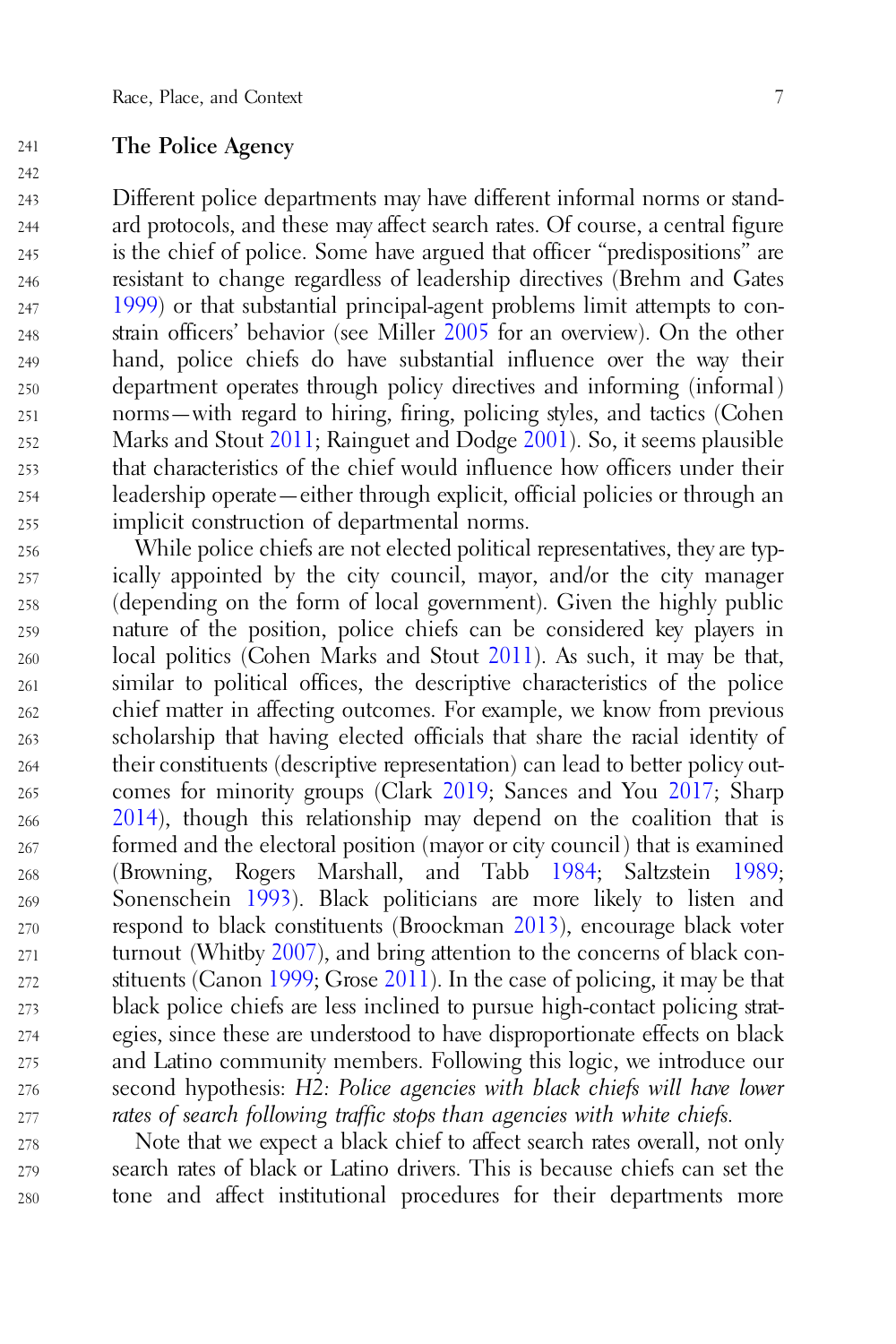easily than they can direct their officers to target one racial group over another. In other work where the race of individual officers was available, Baumgartner et al. [\(2020](#page-24-0)) found that officers who are racial minorities had lower rates of search overall, but similar likelihoods of targeting black and Latino drivers. Officers (and chiefs) of all racial backgrounds may harbor the same vision of the "criminal profile" but leaders may direct a department to be more or less assertive in using the traffic code to conduct criminal investigations. De-emphasizing traffic stops as an investigatory tool is certainly within the chief's purview, so we expect agencies with black chiefs to have a lower rate of search for drivers of all types. 281 282 283 284 285 286 287 288 289 290

In addition to the race of the police chief, previous studies have found that specific departmental policies matter. Mummolo [\(2018](#page-26-0)) finds that police officers are responsive to directives. A sudden policy change requiring officers to provide in-depth justifications for any stops of criminal suspects led to an increase in the rate at which these stops produced evidence. In his interviews with officers, it became clear that they viewed this policy change as likely to lead to increased scrutiny, and modified their behavior accordingly. Others (Baumgartner, Epp, and Shoub [2018](#page-24-0); Epp and Erhardt [2020\)](#page-25-0) similarly find evidence that a shift requiring written rather than verbal consent when asking to conduct a consent search following a traffic stop in a number of cities in NC led to a dramatic decrease in the number of consent searches conducted. Given these findings, and that one of the states studied is NC, we include an indicator for whether or not the jurisdiction in a given year required written consent forms to conduct a search. 291 292 293 294 295 296 297 298 299 300 301 302 303 304 305

# The Composition of the Municipality

The place where a stop takes place is an important determinant of police behavior (Fagan and Geller [2015](#page-25-0); Smith [1986\)](#page-27-0). Social disorganization theory highlights how certain conditions, such as a transient population with fragile social networks, poverty, and low education rates, combine to create the right conditions for crime (Sampson and Grove [1989;](#page-26-0) Kurbin and Witzer [2003\)](#page-26-0). Disadvantaged neighborhoods may have a harder time procuring prompt municipal services, including police protections (Sampson and Bartusch [1998](#page-27-0)). But over-policing can also be a problem. The logic behind the "broken windows" approach is to concentrate officers in neighborhoods with higher rates of violent crime. This place-based policing strategy renders some residents more "suspicious" simply by 310 311 312 313 314 315 316 317 318 319 320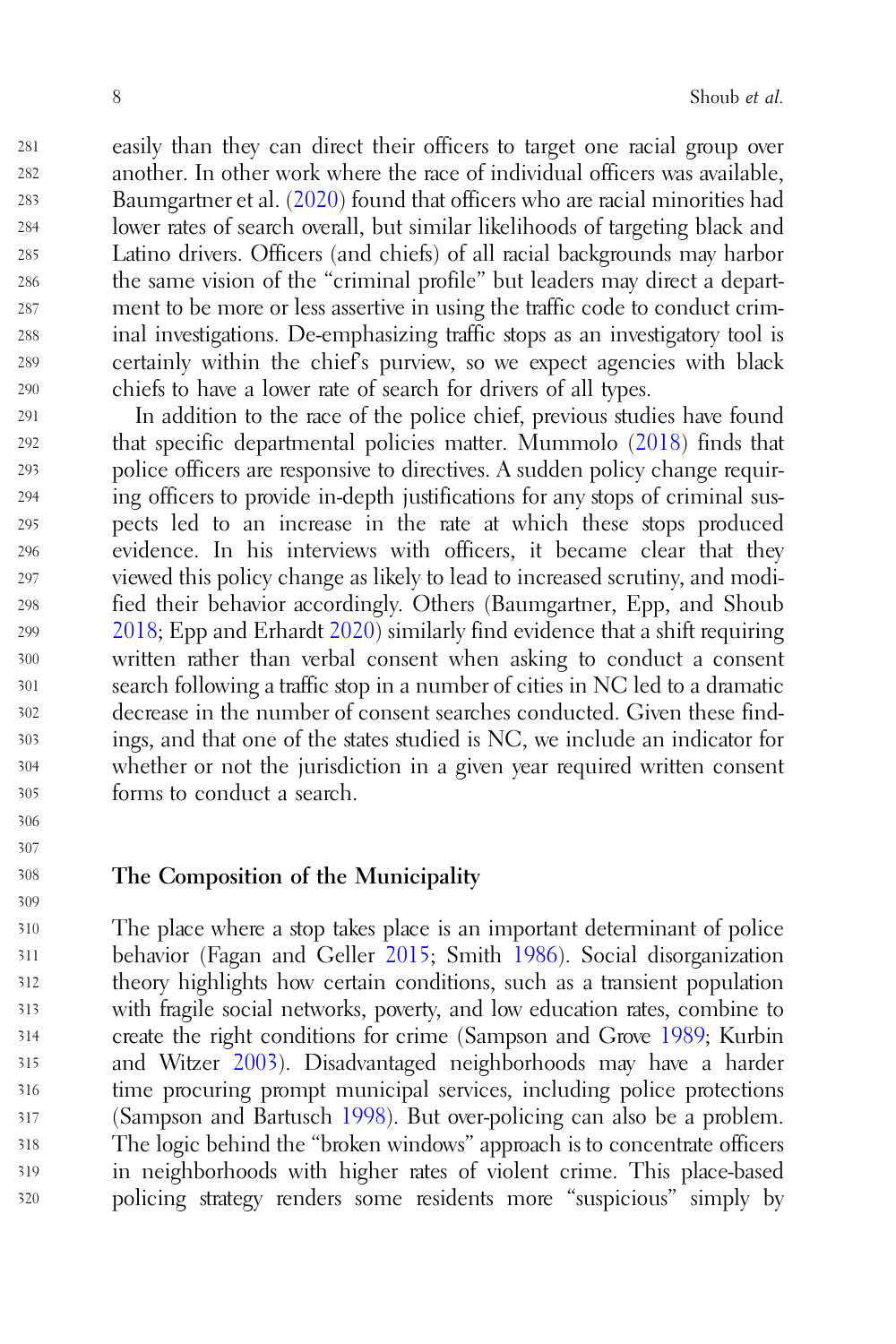virtue of their address (Alexander [2010;](#page-24-0) Burch [2013](#page-24-0); Lerman and Weaver  $2014a$  $2014a$ ; Sampson and Loeffler  $2010$ ;  $2014b$ ). In the United States, the prevalence of each circumstance is, on average, correlated with race. 321 322 323

Another possibility is that law enforcement will target minority communities explicitly out of a perceived racial threat. White residents of a municipality may view minorities as a threatening, either physically or economically. To mitigate the perceived threat, minority neighborhoods may be subject to heightened social controls in the form of police scrutiny (Blalock [1967;](#page-24-0) Dollar [2014](#page-25-0); Stults and Baumer [2007](#page-27-0)). As minority populations grow, so too does the punitiveness of the local police force (King and Wheelock [2007](#page-26-0)). Others have noted the conditional importance of place, depending on the pedestrian or motorist in question. A black motorist in a predominately white neighborhood may appear to be a "fish out of water" (or vice versa) and attract police attention (Novak and Chamlin [2008](#page-26-0)). 324 325 326 327 328 329 330 331 332 333 334 335

In order to account for some of the location-based explanations of police scrutiny, we control for as many municipal characteristics as possible, including explicitly racial factors (such as the racial composition of the community) as well as factors that merely correlate with race (such as poverty). Demographically, we control for the proportion of the population that is a non-White and the proportion that is foreign-born. To approximate the level of transience of a population, we include a measure for the percent of municipal residents who recently moved into a new home. Accounting for poverty-based rather than race-based explanations, we include measures for the percent of the population that lives below the poverty line and for the level of educational attainment. Finally, we include the crime rate. If police are merely searching black drivers because they tend to live in places that are more prone to crime, we should capture that effect by controlling for the crime rate. Our goal is to incorporate controls for contextual factors potentially associated with police decision-making but unrelated to the race and gender of the driver of any particular car. 336 337 338 339 340 341 342 343 344 345 346 347 348 349 350 351 352

353 354

356

#### Elements of a Traffic Stop 355

Each of the explanations and hypotheses discussed in the previous section could apply to many different types of policing. Here we focus on just one: traffic stops. Traffic stops are the most common way individuals directly engage with the police, which makes understanding their dynamics very 357 358 359 360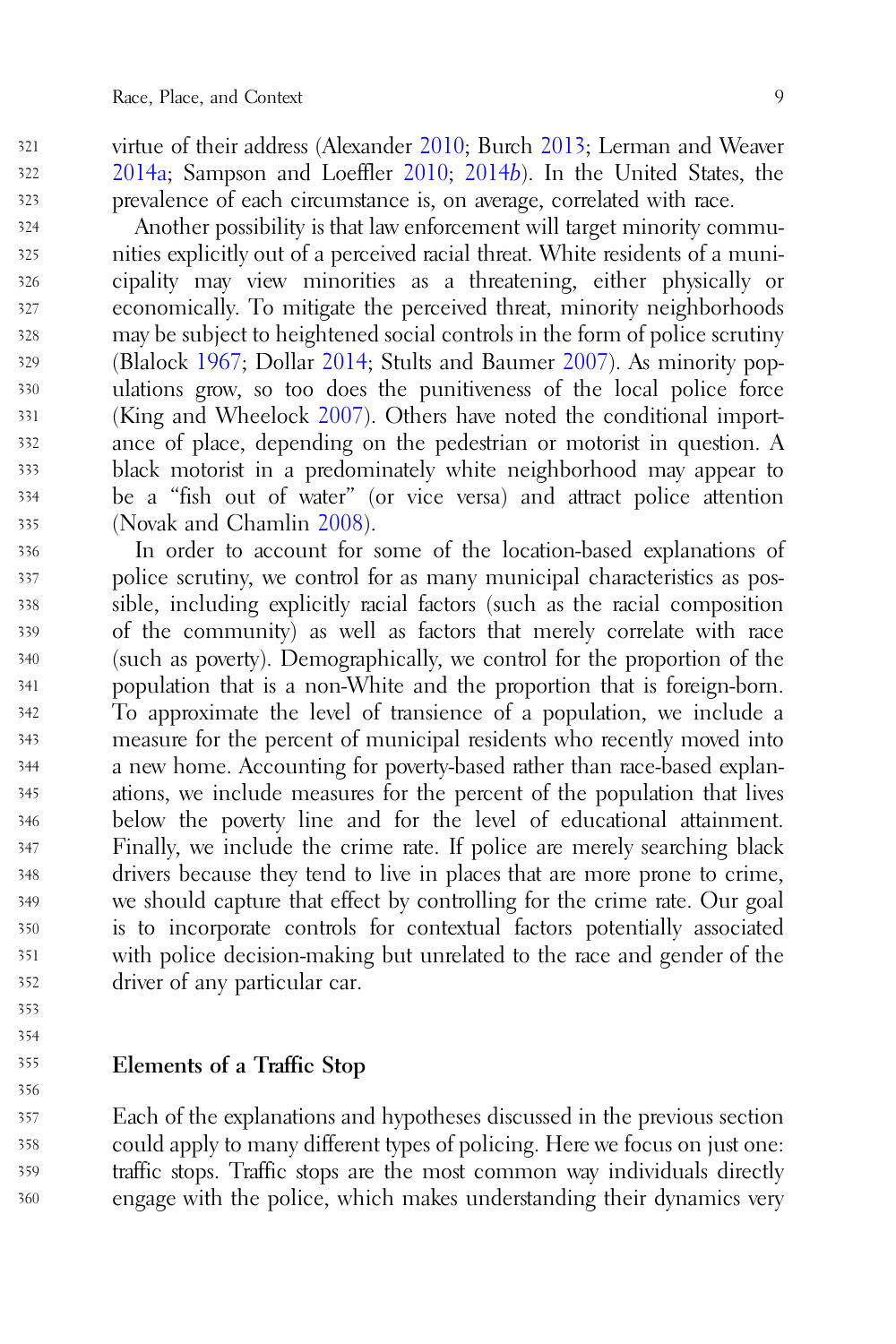important. They are used to both enhance traffic safety and pursue criminal investigations. Moreover, traffic stops provide officers with many points at which they must make decisions. The first of these is whether or not to stop a particular vehicle. Unfortunately, studying this specific decision is prohibitively difficult: for the type of study conducted here, researchers would need information on the individual drivers that pass through the same area or reliable estimates of the *driving* (i.e., not simply the residential ) population. It would also be preferable to have information about how motorists are actually driving, as this might justify the traffic stop. Because of the difficulties in establishing these "baselines," we follow the lead of others and focus on the outcome of the stop, given that it occurred. 361 362 363 364 365 366 367 368 369 370 371 372

Having made a stop, an officer makes several related decisions based on the behavior of the driver, information gleaned from a search of the driver's license and tag information, and other considerations. The officer may take no action at all, issue a warning, give a citation (ticket), or arrest the driver. In addition to these actions, the officer may search the driver or the vehicle; that is our focus here. Searches may be mandated by law (e.g., if the stop followed from a warrant for the driver to be arrested in which case a search is standard procedure), or they may be discretionary. Discretionary searches may be based on "probable cause" or "consent." Probable cause searches follow the officer's observation of contraband or suspicious activity; consent searches follow an officer's request for a driver's permission to conduct a search. We focus on discretionary searches here, as these reflect clear cases where the officer evaluates the suspicious nature of the driver. Fagan and Geller [\(2015](#page-25-0)) note that the typical NY police officer deciding to stop and frisk an individual observes that person for just a minute or two, on average. Thus, the decision that the individual merits investigation is quick, similar to an officer's decision to conduct a search following a traffic stop. With such little information available, officers may rely on "scripts," "memes," or stereotypes to guide their behaviors. Note that such heuristics may be based on widely shared institutional or cultural norms, not necessarily the result of a specific racial attitude held by an individual. 373 374 375 376 377 378 379 380 381 382 383 384 385 386 387 388 389 390 391 392 393 394

395 396

# Data and Measures

We test the hypotheses presented above using micro-level data on traffic stops made by municipal police departments from two states: IL (2008–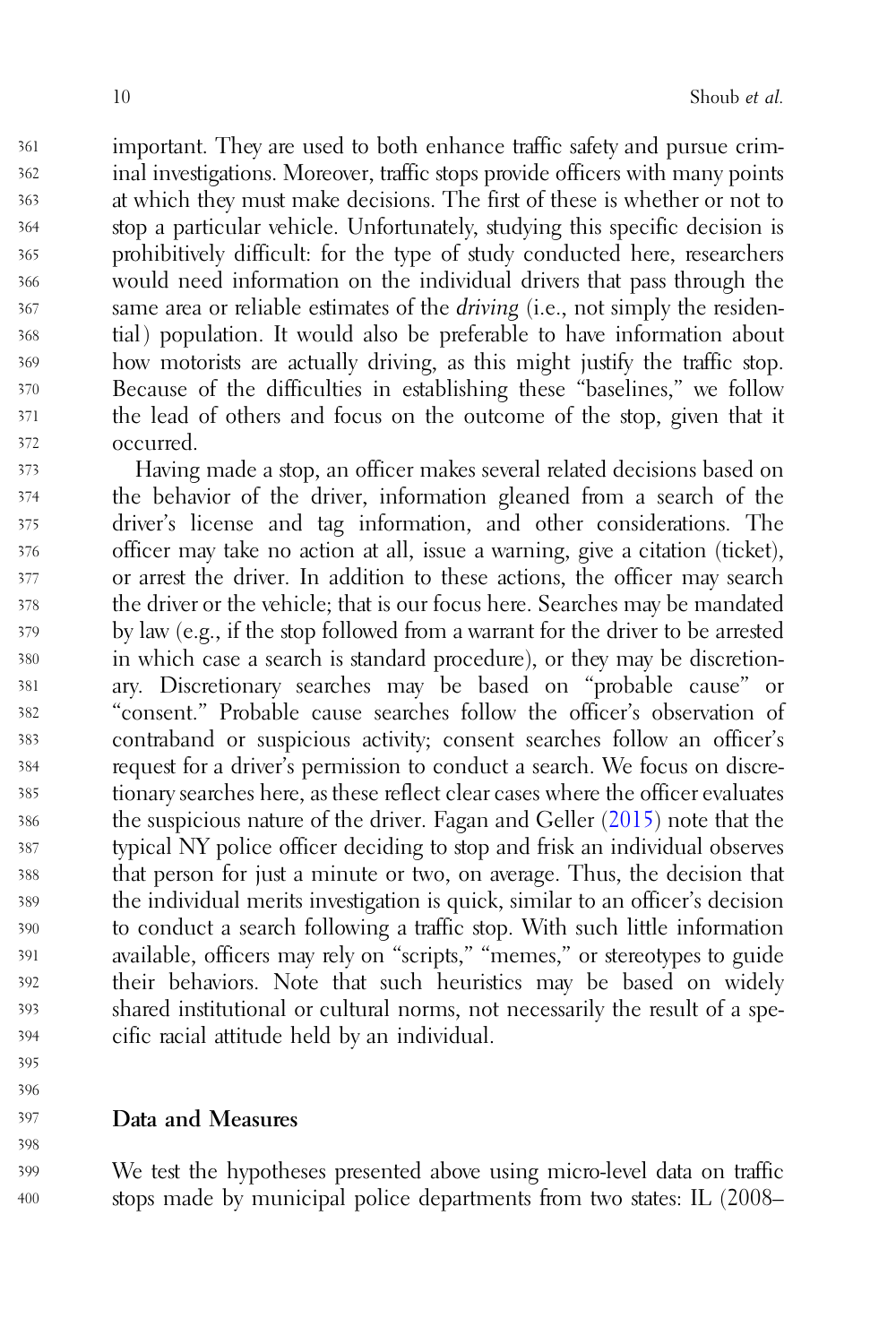2011) and NC (2002–2016). We focus on stops made by municipal police departments because this allows us to incorporate covariates concerning the context of the stop, limit the focus to agencies with clear jurisdictional bounds, and ensure a common manner by which the police chief is put in place (i.e., by appointment). By focusing on municipal police departments, we exclude stops made by state troopers who operate throughout the state and county sheriffs who are typically elected and operate in unincorporated areas of counties (i.e., non-municipal areas). Our study is limited to IL and NC because they are the only two states that make reliable micro-level data publicly available spanning numerous municipal police departments within the state.<sup>1</sup> 401 402 403 404 405 406 407 408 409 410 411

In each state, the mandate to collect and make public traffic stop data originates in laws that were first passed during the initial conversation surrounding "driving while black" in the late 1990s and early 2000s. IL passed and signed into law Public Act 93-0209, which mandated the initial statewide study of traffic stops in the state. It was then extended through July 1, 2019 with Public Act 98-0686 (Baumgartner et al. [2017](#page-24-0)). In response to concerns of racially biased policing raised within the legislature and by the public, NC initially passed Senate Bill 76 into law in 1999, which mandated the State Highway Patrol to collect traffic stop statistics. This was then expanded to include most county Sherriff's offices and municipal police departments beginning in 2002. For more information on NC, see Baumgartner, Epp, and Shoub ([2018\)](#page-24-0). In neither case does it appear that the existence of publicly available micro-level traffic stop data materially affects how officers or departments in IL and NC approach or carry out traffic stops as compared to those in other states. First, there is not a regular, well-publicized analysis of the data in either state. Second, as compared to states and municipalities that make only aggregate data available, agencies in IL and NC search motorists at similar rates and show similar levels of racial disparities in outcomes (Baumgartner et al. [2017\)](#page-24-0). As a result, the existence of the datasets and collection efforts does not appear to affect police conduct during traffic stops. 412 413 414 415 416 417 418 419 420 421 422 423 424 425 426 427 428 429 430 431 432 433

Due to the limited availability of the data, we are necessarily using a non-random sample of traffic stops from the United States, which may influence the results. IL and NC are not representative of the broader country: they are two of the most populous states in the nation and one contains one of the largest cities in the nation. On the other hand, neither state is in the top nor bottom 10 states with respect to GDP per capita, the share of population that is non-White, or crime rates. 434 435 436 437 438 439 440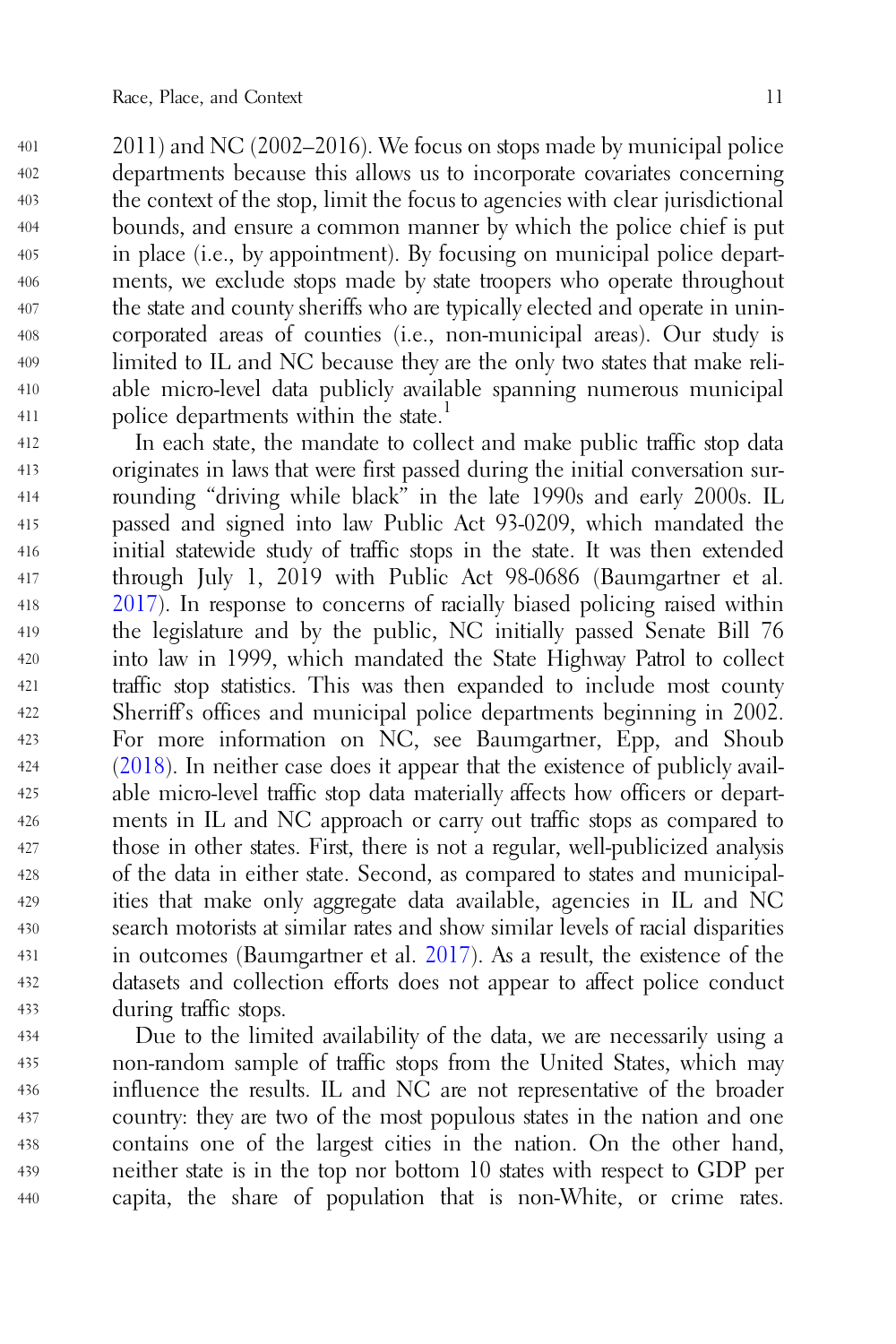Additionally, they provide regional variation, one being from the Midwest and one the South. Furthermore, we are interested in a process that takes place at the sub-state level. Due to this, these two states make for excellent case studies. Each provides a variety of contexts (i.e., urban and rural, large and small municipalities) and variation in the demographic composition of the citizens in different cities. Finally, we have not a sample, but a census of every traffic stop in these two states for the period studied. Thus, while not strictly representative of the United States, our focus on IL and NC provides us with a robust opportunity to evaluate our hypotheses. 441 442 443 444 445 446 447 448 449 450

# The Dependent Variable: Whether a Driver is Subjected to a Discretionary Search

We focus on searches rather than other traffic stop outcomes because searches are directly tied to the concept of suspicion, and officers make decisions about who to search with a great deal of discretion (Epp, Maynard-Moody, and Haider-Markel [2014](#page-25-0); Glaser, Spencer, and Charbonneau [2014](#page-25-0)). Note that we exclude mandatory searches. An example of a mandatory search would be one that follows the issuance of a warrant or following the decision to arrest an individual; incident-to-arrest searches are standard practice for officer safety, not discretionary. In NC, we exclude warrant, protective frisk, and incident-to-arrest searches. In IL, we exclude searches in the context of a custodial arrest, drug-dog alert searches, and incident-to-arrest searches. 456 457 458 459 460 461 462 463 464 465 466

This leaves two general types of searches: consent and probable cause. Probable cause searches are those that occur when the officer has reasonable suspicion that something illegal is in the car or on the driver. In these cases, officers need to justify why the search is taking place, such as alcohol being visible, but have the legal right to conduct a search. In the absence of probable cause, but where officers seek nonetheless to conduct a search, they may ask for "consent." Citizens may refuse to give consent, but given the power dynamic in these situations, most comply with the request. Both types of search are highly discretionary for the officer. 467 468 469 470 471 472 473 474 475 476

We model consent and probable cause searches separately in the analysis that follows. IL did not record search type before 2008, which explains why IL data are restricted to the period after 2008, and the last available year of data is 2011, which is the end of the time series. NC mandated 477 478 479 480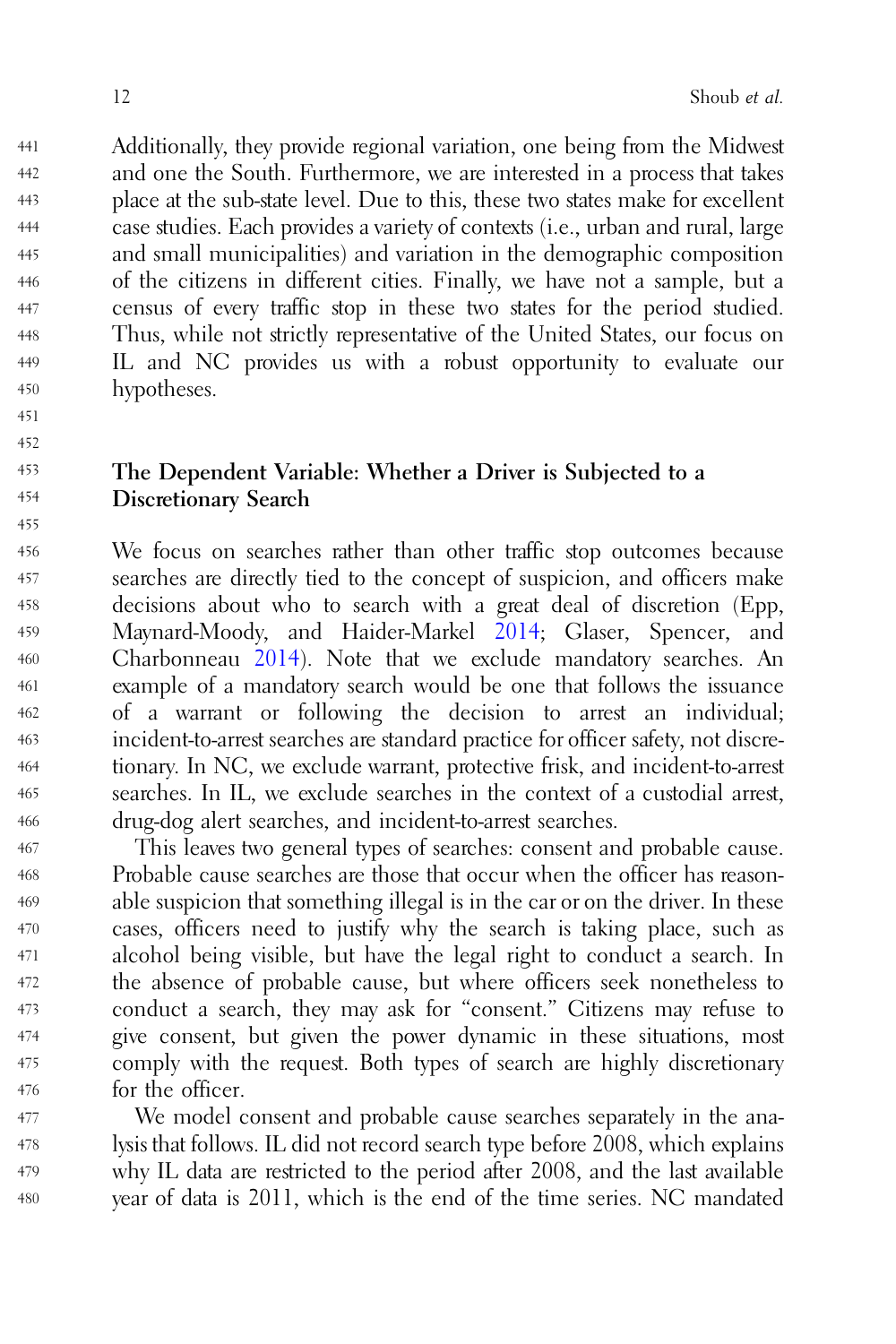| <b>State</b> | Years       | Agencies | <b>Stops</b> | Discretionary<br>searches | Discretionary<br>search rate<br>$(\%)$ |
|--------------|-------------|----------|--------------|---------------------------|----------------------------------------|
| П.           | $2008 - 11$ | 41       | 1,355,975    | 25,770                    | 1.90                                   |
| NC.          | $2002 - 16$ | 49       | 4,511,384    | 145,781                   | 3.23                                   |
| Total        |             | 90       | 5,867,359    | 171,551                   | 2.93                                   |

Table 1. Traffic stops, searches, and search rates, by state

that search-type information to be included for the entire period of data collection from 2002 through 2016. Note that data are restricted to drivers, because information on passengers is inconsistently recorded. We exclude checkpoint stops in NC for the same reason: drivers passing through a checkpoint with no action are not recorded. Table 1 summarizes the data we use and demonstrates there is variation between the states: NC has a higher search rate than IL.

### Primary Driver-Level Independent Variables: Race and Gender

Our first hypothesis centers on how the driver's race and gender relate to relative degrees of suspicion, which in turn make it more or less likely that a driver is searched. Many studies have shown that how officers, and average citizens, interact with individuals is a result of stereotypes associated with the intersection of characteristics—especially as it connects to black men (Baumgartner, Epp, and Shoub [2018;](#page-24-0) Baumgartner, Bayard, Epp, and Shoub [2017](#page-24-0); Christiani [2020;](#page-25-0) Fagan et al. [2010\)](#page-25-0). Specifically, we hypothesize that black and Latino males are most likely to experience searches. To operationalize this, we generate a series of dichotomous variables based on the intersection of the driver's race and gender. 501 502 503 504 505 506 507 508 509 510

For both states, gender–race is a categorical variable identifying the following groups: non-Latina white female, non-Latino black male, non-Latina black female, Latino male, Latina female, non-Latino other race male, and non-Latina other race female. The "other race" categories include those of Native American or Asian descent or from other racial groups. The excluded group is white male, which is the modal category for both states. A summary of the number of stops, searches, and search rates for each group by state is shown in [Table 2.](#page-13-0) 511 512 513 514 515 516 517 518

[Figure 1](#page-13-0) presents a visualization of the data in [Table 2.](#page-13-0) The figure clearly shows significant variation across race–gender groups in each state. 519 520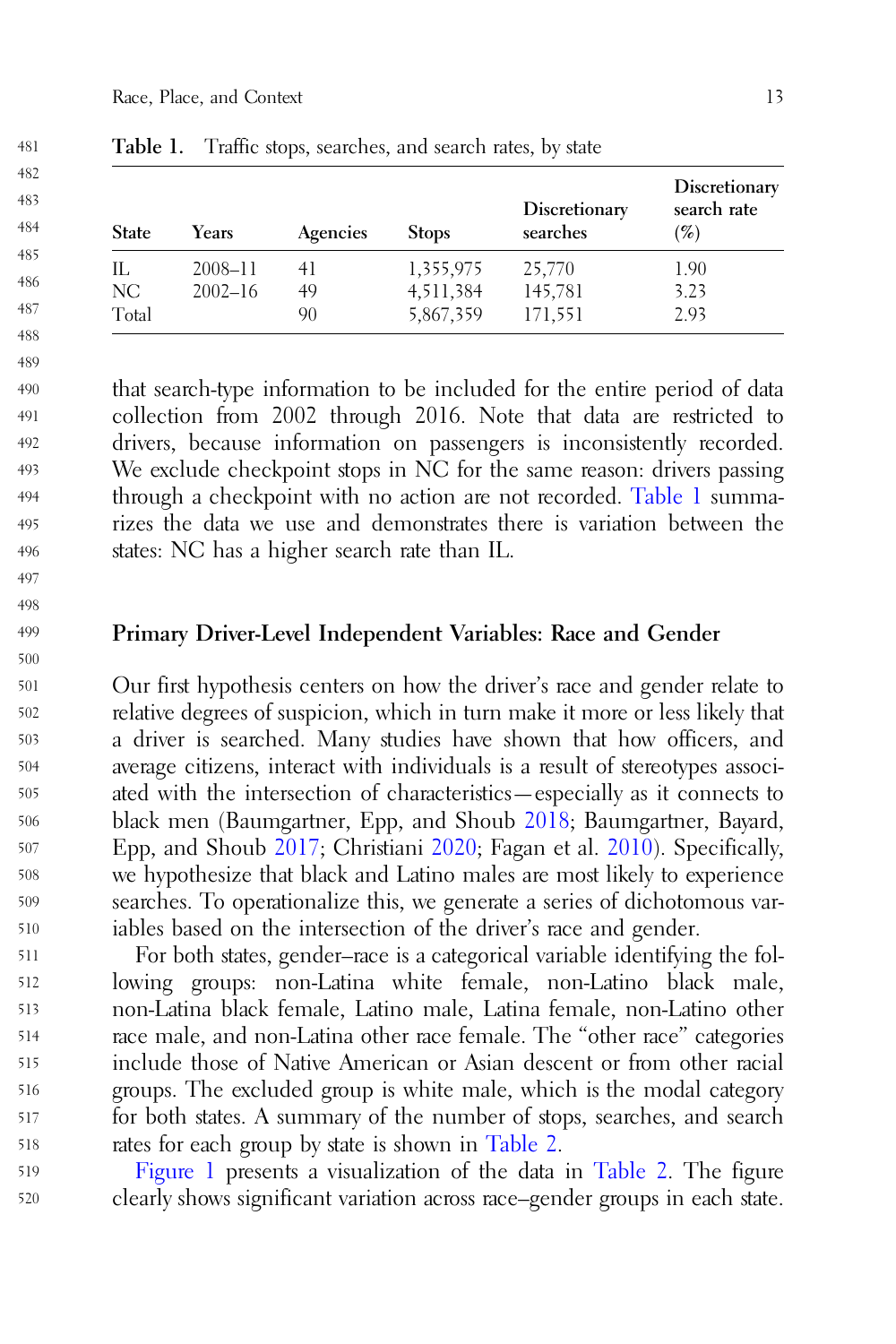<span id="page-13-0"></span>

|                     |              | Consent |       | Probable cause |       |
|---------------------|--------------|---------|-------|----------------|-------|
|                     | <b>Stops</b> | Count   | Rate  | Count          | Rate  |
| IL                  |              |         |       |                |       |
| White male          | 443,851      | 2,527   | 0.57% | 3,105          | 0.70% |
| White female        | 277,472      | 595     | 0.21% | 854            | 0.31% |
| Black male          | 220,146      | 6,658   | 3.02% | 4,267          | 1.94% |
| <b>Black female</b> | 125,801      | 854     | 0.68% | 752            | 0.60% |
| Latino male         | 158,743      | 2,880   | 1.81% | 2,421          | 1.53% |
| Latino female       | 59,397       | 262     | 0.44% | 335            | 0.56% |
| Other race male     | 47,502       | 124     | 0.26% | 104            | 0.22% |
| Other race female   | 23,063       | 12      | 0.05% | 20             | 0.09% |
| Total               | 1,355,975    | 13,912  | 1.03% | 11,858         | 0.87% |
| NC                  |              |         |       |                |       |
| White male          | 1,316,219    | 23,843  | 1.81% | 10,475         | 0.80% |
| White female        | 906,073      | 7,379   | 0.81% | 3,252          | 0.36% |
| Black male          | 1,136,656    | 45,263  | 3.98% | 31,216         | 2.75% |
| <b>Black</b> female | 785,689      | 6,606   | 0.84% | 5,572          | 0.71% |
| Latino male         | 276,613      | 6,645   | 2.40% | 2,808          | 1.02% |
| Latino female       | 98,186       | 440     | 0.45% | 265            | 0.27% |
| Other race male     | 88,570       | 1,149   | 1.30% | 581            | 0.66% |
| Other race female   | 49,163       | 181     | 0.37% | 106            | 0.22% |
| Total               | 4,657,169    | 91,506  | 1.96% | 54275          | 1.17% |

Table 2. Number of stops and searches, by state, race-gender and search type



State Illinois North Carolina

Hispanic Male Other Race Female Other Race Male<br>Race-Gender Group

White Female

White Male

Fig. 1 - B/W online

Fig.  $1$  -  $\mathrm{B/W}$  online

Search Rate<br>
0.04

 $0.02$ 

 $0.00 -$ 

Black Female

Black Male

Hispanic Female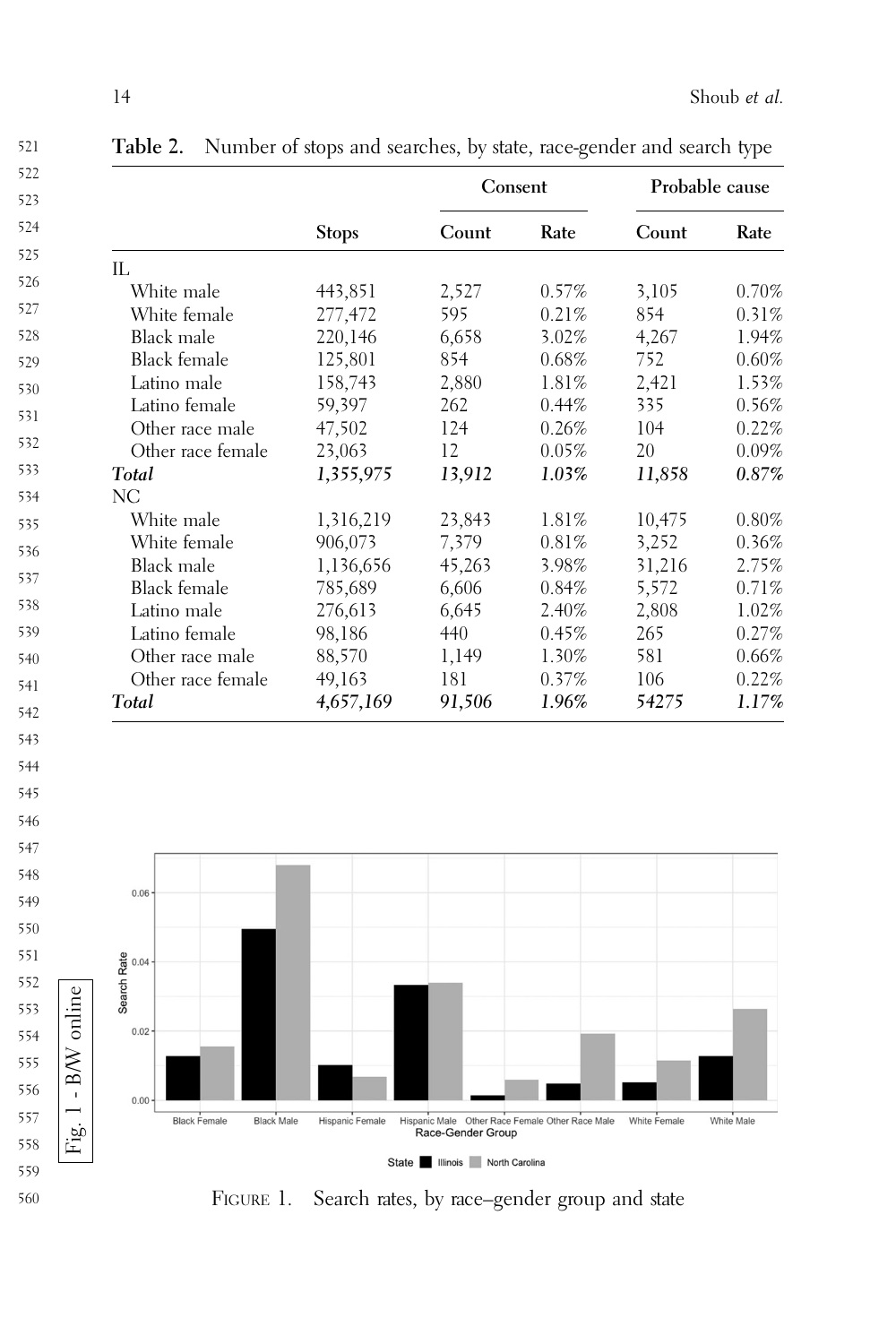Race, Place, and Context 15

Across the board, men are searched at higher rates than their female counterparts. Additionally, black and Latino men in both states are searched at higher rates than their white male counterparts. Further, this figure highlights that while searches are relatively rare events, the rates at which different groups are searched are highly variable. Female drivers often see rates of search below 1%, but black males see rates above 4 or 6%.

# Primary Agency-Level Independent Variable: Race of the Police Chief

As discussed above, we expect that black police chiefs will instruct their officers to engage in fewer discretionary searches. We include dichotomous indicators for police chief race: white, black, and Latino/a, with white as the excluded category in the regressions below. In IL, four departments had a black police chief for at least one year during the period of study and in NC 12 departments did.

To visualize how drivers' search rates vary by the race of the police chief, we calculate search rates for those agencies that had a white and a black chief during the time period examined. We exclude agencies that instituted major changes to their consent search procedures. This ensures that we are only comparing chiefs operating in similar situations, which produce more meaningful comparisons. [Figure 2](#page-15-0) shows these comparisons by police chief race, separately for each state.

[Figure 2](#page-15-0) demonstrates that the relationship between chief race and search rates are mixed in the bivariate case. For consent searches, black chiefs are associated with lower rates of search in both states. With regards to probable cause searches, however, black chiefs are associated with lower rates in IL, but higher ones in NC. We will return to this comparison in a multivariate treatment below.

# Control Variables

In addition to the two primary independent variables of interest, we include a number of controls both at the level of the stop and at the level of the agency and municipality. First, associated with the traffic stop, we include: driver age, day of the week, hour of the day (available only in NC), vehicle age (available only in  $IL$ ),<sup>2</sup> and "stop purpose." In each state, speeding stops are the modal stop purpose; for a complete list of stop types for each state, see the online Appendix. 594 595 596 597 598 599 600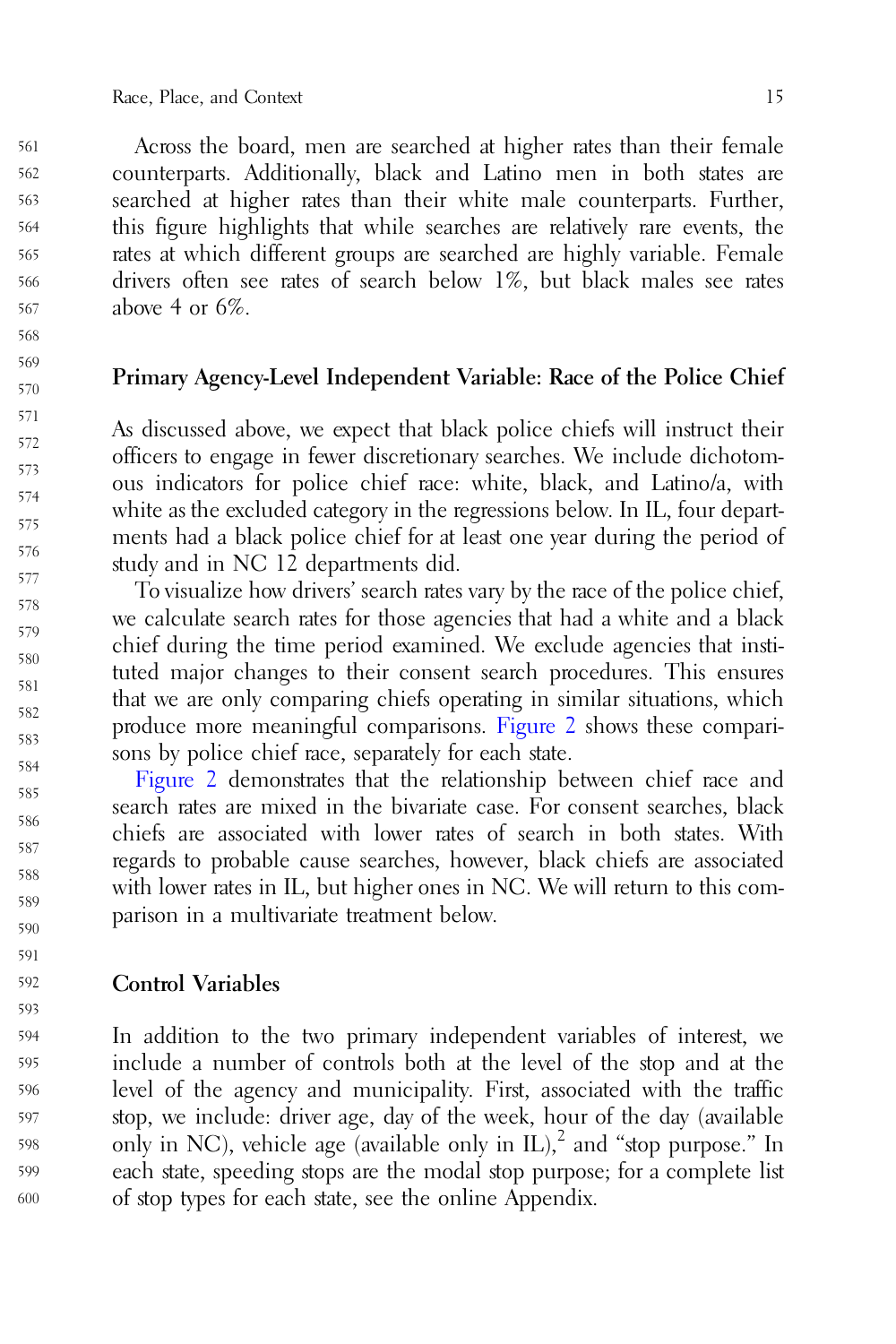

FIGURE 2. Search rates, by race of police chief and search type. (a) IL. (b) NC. Note: Only agencies with both a white and black chief and who did not change consent search policy are included. For IL, these are Aurora, Springfield, and Waukegan. For NC, these are Asheville, Greenville, Huntersville, Raleigh, Shelby, and Winston-Salem

In NC, we also include a variable for whether a high disparity officer conducted the traffic stop. We define a high disparity officer as one who searches either black or Latino drivers at twice or more the rate that he or she searches white drivers, while also searching at or above the average rate for their department. This variable is not included in the IL regression, because there are no officer identifiers. The high disparity officer measure allows us to understand existing policing patterns beyond those attributable to "bad apple" officers. Previous research has shown the importance of this, as approximately one-third are identified as high-disparity officers (Baumgartner, Epp, and Shoub [2018](#page-24-0); Baumgartner, Christiani, Epp, Roach, and Shoub [2017](#page-24-0); Epp, Maynard-Moody, and Haider-Markel [2014](#page-25-0)).

These variables represent the most complete picture of the context of the specific stop that we can estimate, given the data collected in each state; we exclude no element of the traffic stop that the state-sponsored 

<span id="page-15-0"></span>

Fig. 2 - B/W online

 $\overline{\mathcal{C}}$ 

ىغ.<br>ئىتا

- B/W online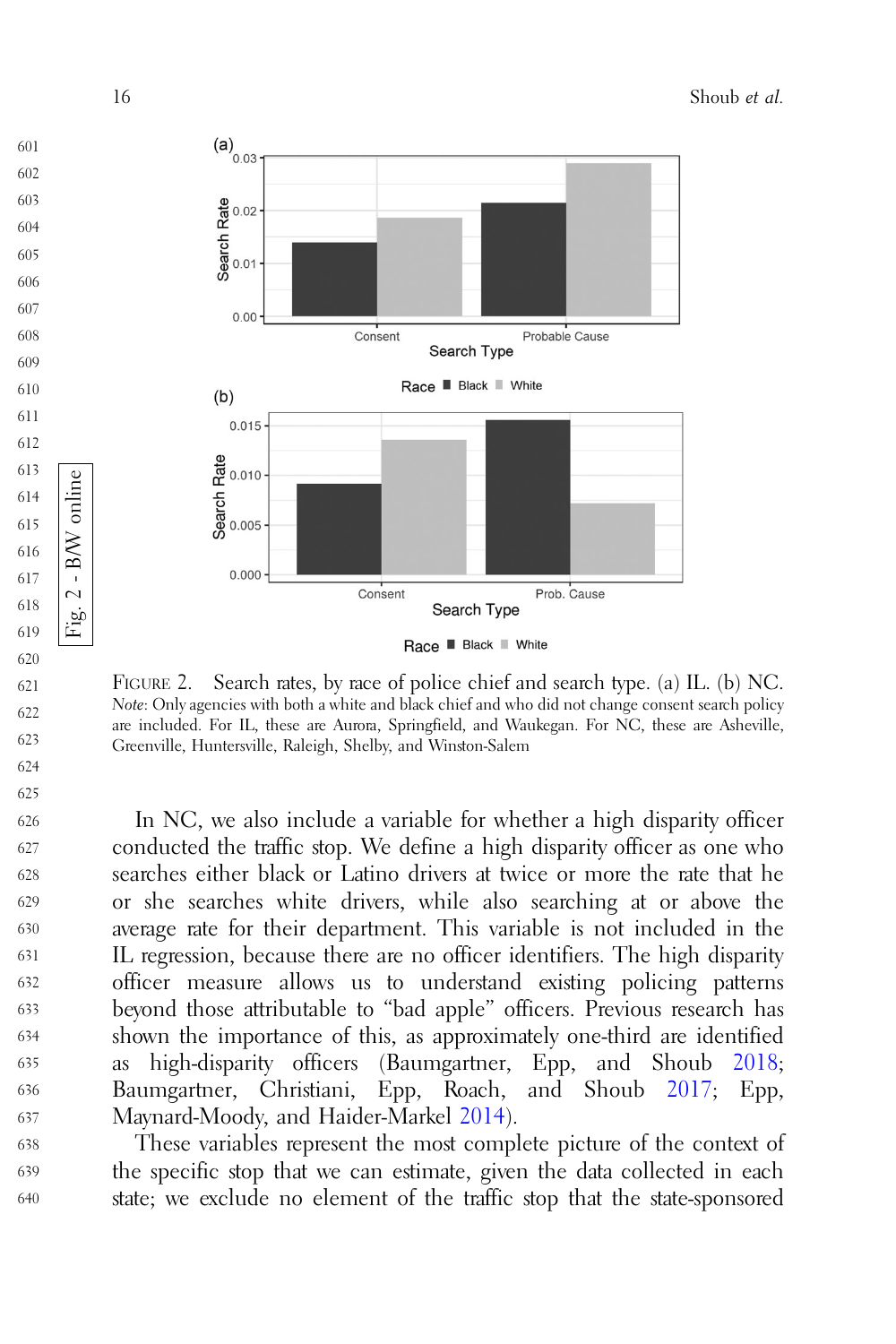databases include. However, it is not and could never be fully comprehensive. We do not know, for example, whether there were passengers in the car, who those passengers were, the precise location (e.g., street address) of the stop, the demeanor of the driver and passengers, or the race, gender, or years of experience of the officer. Nevertheless, these variables represent the fullest picture of what occurred based on the available data. 641 642 643 644 645 646

We supplement the stop-based data collection by adding a variety of contextual factors relating to the agency and the municipality. In NC, we control for whether the police department mandates a written form for consent searches. This policy has typically been introduced as a result of pressure from the public, local interest groups, and/or the local city council aimed at limiting officer discretion and altering practices perceived as arbitrary (Baumgartner, Epp, and Shoub [2018](#page-24-0)). As it dramatically reduces consent searches, one of our dependent variables, it is an important control factor. (We are not aware of any agencies in IL mandating written consent forms.) 647 648 649 650 651 652 653 654 655 656

Lastly, we control for four aspects of community composition that may be linked to police behavior: socio-economic composition, racial and ethnic diversity, prevalence of crime, and degree of urbanization (Fagan and Davies [2000](#page-25-0); MacDonald, Fagan, and Geller [2016](#page-26-0); Smith [1986\)](#page-27-0). Each variable is constructed from a combination of the Census, American Community Survey (ACS), and the FBI's Universal Crime Reports. 657 658 659 660 661 662 663

To control for socio-economic factors, we include the percentage of the population that is living below the poverty line; is newly renting or owning a home in the area (housing turnover); and has less than a high school degree. To control for the racial and ethnic demographics of the neighborhood, we include the percentage of the population that is black, foreign born. To control for crime levels, we include the overall crime rates from the FBI's universal crime reports. While there is no universally acknowledged definition and measure of degree of urbanization, a common theme across definitions is that the population size of a municipality is correlated with the degree of urbanization. As a result, we include the logged population size as a proxy variable for the degree of urbanization. To account for remaining variation between agencies/cities, we include agency fixed effects.<sup>3</sup> Finally, we include fixed effects for years, because there are changes that occur over time in each state and nationally that are otherwise unaccounted for. (See our appendices for extensive robustness tests based on alternative measurements where available.) 664 665 666 667 668 669 670 671 672 673 674 675 676 677 678 679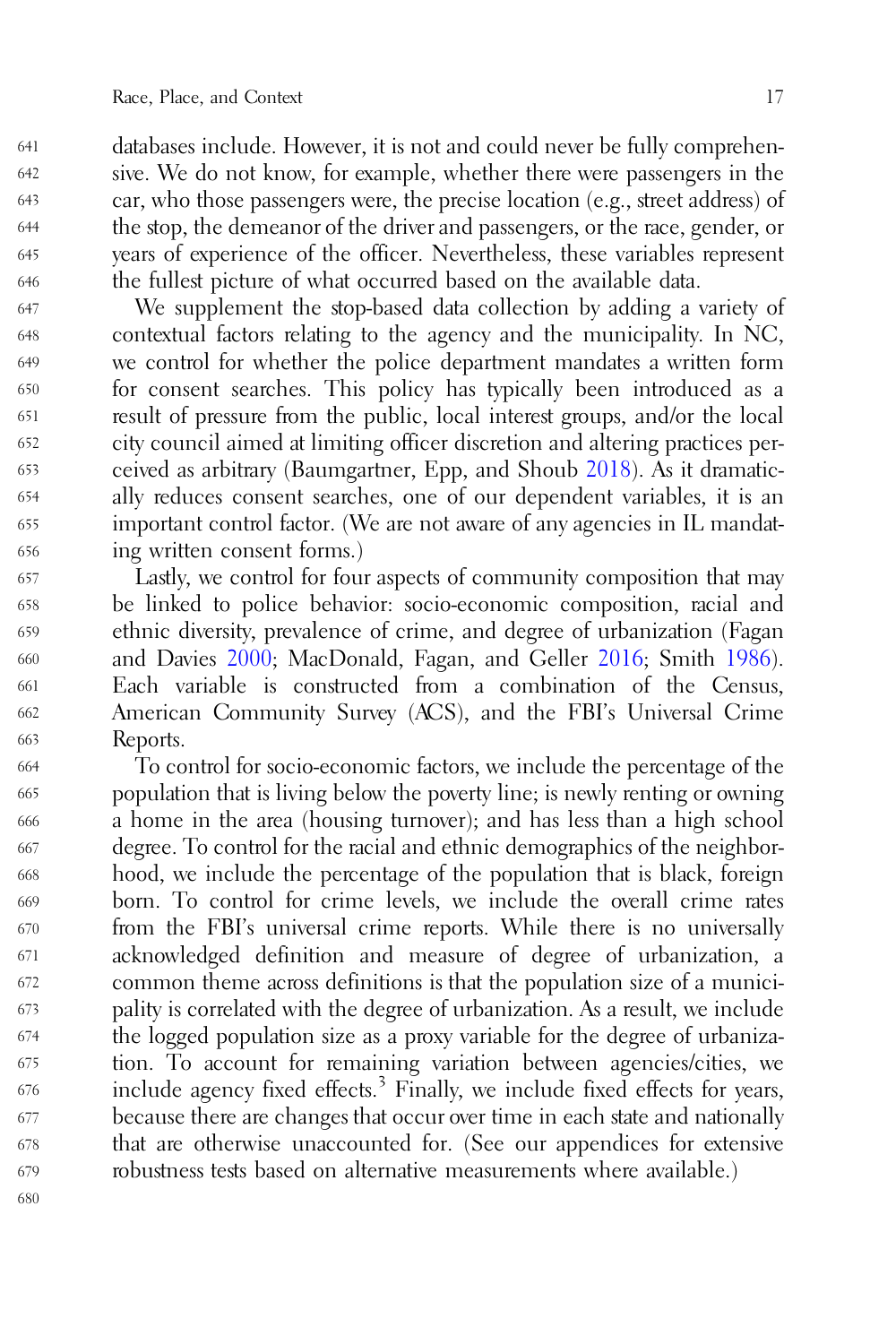#### Analysis 681

For each state, we estimate a logistic regression predicting whether a given traffic stop will lead to a consent or a probable cause search. Each regression includes our primary independent variables of interest—race–gender of driver and the race of police chief—and the control variables previously described.<sup>4</sup> [Table 3](#page-18-0) presents the results of these regressions.

Recall the first hypothesis concerning the race–gender of the driver: Black and Latino male drivers are more likely to be searched than their white or female counterparts. Support for this hypothesis would consist of positive and statistically significant coefficients associated with being a black or Latino male across all six models and both states, indicating that black and Latino males are more likely to be searched than white men. We indeed observe this across all models, lending support to the key hypothesis that motivates this research. The comparison between black and Latino men and their female counterparts can also be examined. The coefficients on the variables for black and Latina females are negative and statistically significant across all six models, which indicates support for the second part of this hypothesis. 688 689 690 691 692 693 694 695 696 697 698 699

To evaluate the substantive significance, we can examine the increase or decrease in the odds of being searched (the odds ratio) for each race– gender group compared to a white male driver being stopped. These are presented in [Figure 3,](#page-19-0) with subfigure (a) for IL and subfigure (b) for NC. Equal odds are indicated by the solid horizontal line. 700 701 702 703 704

The figure demonstrates that in both IL and NC, black male drivers are more than twice as likely to be searched as white male drivers (in IL, they are almost three times as likely). Conversely, white women are about half as likely to be searched as their male counterparts in both states. Interestingly, the relative odds of Latino men experiencing a search compared to white men differs drastically between the two states. In IL, Latinos are almost twice as likely to experience a search, while in NC, they see approximately equal odds to white men. These results demonstrate that the race and gender of the driver are robust predictors of the likelihood of a search occurring. So, we find both statistical and substantive support for our first hypothesis. 705 706 707 708 709 710 711 712 713 714 715

Next, we turn to an evaluation of our second hypothesis, which concerns the race of an agency's police chief. First, we evaluate the relationship between police chiefs and the probability of a driver being searched in that jurisdiction. A negative and statistically significant coefficient 716 717 718 719

682 683 684

685 686 687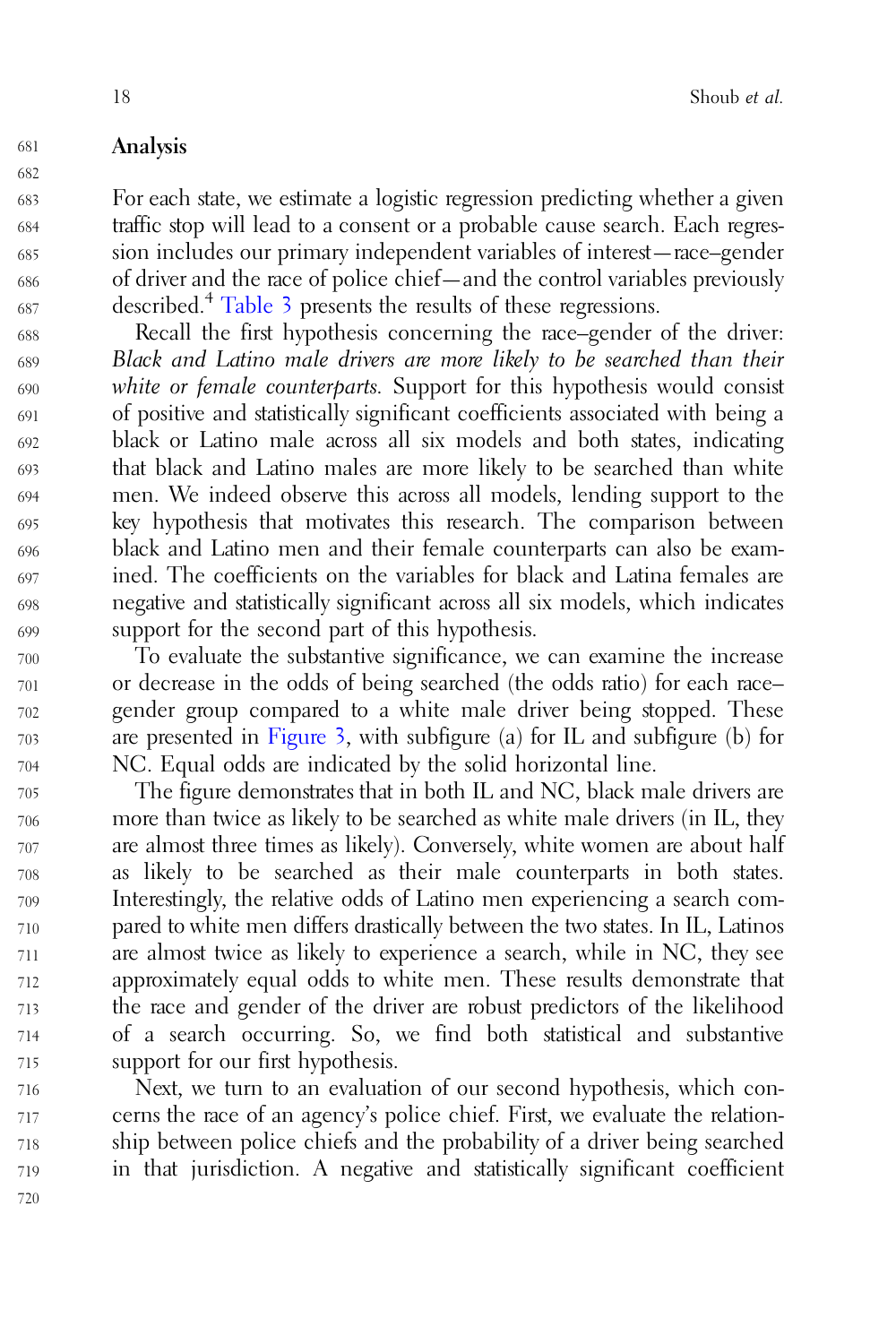760

<span id="page-18-0"></span>

|                     | IL        |             | <b>NC</b>  |             |  |
|---------------------|-----------|-------------|------------|-------------|--|
|                     | Consent   | Prob. cause | Consent    | Prob. cause |  |
| (Intercept)         | $-47.86*$ | $-41.89*$   | $13.64*$   | $-15.39*$   |  |
|                     | (5.42)    | (6.18)      | (0.88)     | (1.37)      |  |
| White female        | $-0.91*$  | $-0.82*$    | $-0.72*$   | $-0.74*$    |  |
|                     | (0.05)    | (0.04)      | (0.01)     | (0.02)      |  |
| <b>Black</b> male   | $1.07*$   | $1.06*$     | $0.64*$    | $1.05*$     |  |
|                     | (0.03)    | (0.03)      | (0.01)     | (0.01)      |  |
| <b>Black</b> female | $-0.25*$  | $-0.19*$    | $-0.82*$   | $-0.24*$    |  |
|                     | (0.04)    | (0.04)      | (0.01)     | (0.02)      |  |
| Latino male         | $0.70*$   | $0.45*$     | $0.04*$    | $-0.09*$    |  |
|                     | (0.03)    | (0.03)      | (0.02)     | (0.02)      |  |
| Latina female       | $-0.53*$  | $-0.50*$    | $-1.47*$   | $-1.36*$    |  |
|                     | (0.07)    | (0.06)      | (0.05)     | (0.06)      |  |
| Other race male     | $-0.64*$  | $-0.91*$    | $-0.29*$   | $-0.32*$    |  |
|                     | (0.09)    | (0.10)      | (0.03)     | (0.05)      |  |
| Other race female   | $-2.03*$  | $-1.83*$    | $-1.37*$   | $-1.30*$    |  |
|                     | (0.29)    | (0.23)      | (0.08)     | (0.10)      |  |
| Other stop controls | Yes       | Yes         | Yes        | Yes         |  |
| <b>Black</b> chief  | $-0.29*$  | $-0.23*$    | $-0.03*$   | $0.21*$     |  |
|                     | (0.07)    | (0.05)      | (0.01)     | (0.01)      |  |
| Latino chief        | 0.07      | $-0.40*$    | 0.06       | 0.03        |  |
|                     | (0.23)    | (0.13)      | (0.03)     | (0.04)      |  |
| Written consent     |           |             | $-1.28*$   | $-0.05*$    |  |
|                     |           |             | (0.03)     | (0.02)      |  |
| Pct. foreign born   | $0.10*$   | $0.07*$     | $-0.04*$   | $-0.03*$    |  |
|                     | (0.05)    | (0.03)      | (0.0070)   | (0.01)      |  |
| Pct. Black          | $-0.20*$  | $0.15*$     | $-0.02*$   | 0.01        |  |
|                     | (0.04)    | (0.03)      | (0.00)     | (0.01)      |  |
| Pct. less than HS   | $0.39*$   | $-0.04$     | $0.08*$    | $0.10*$     |  |
|                     | (0.05)    | (0.04)      | (0.01)     | (0.01)      |  |
| Pct. below poverty  | $0.22*$   | $-0.01$     | $0.05*$    | $-0.08*$    |  |
|                     | (0.03)    | (0.02)      | (0.01)     | (0.01)      |  |
| Pct. newly moved    | 0.03      | $-0.07*$    | $-0.03*$   | $-0.01$     |  |
|                     | (0.02)    | (0.02)      | (0.00)     | (0.00)      |  |
| log(Population)     | $2.61*$   | $3.52*$     | $-1.98*$   | $0.95*$     |  |
|                     | (0.50)    | (0.57)      | (0.09)     | (0.14)      |  |
| Crime rate in 10s   | $0.05*$   | 0.00        | $0.03*$    | $0.02*$     |  |
|                     | (0.01)    | (0.01)      | (0.00)     | (0.01)      |  |
| Agency + year FE    | Yes       | Yes         | Yes        | Yes         |  |
| Log likelihood      | $-64,013$ | $-51,174$   | $-345,523$ | $-230,011$  |  |
| Num. obs.           | 1,344,117 | 1,342,063   | 4,184,049  | 4,153,004   |  |

Table 3. Logistic regression explaining search, by state and search type

Note:  $*\rho$  < 0.05. Coefficients shown in table with standard errors in parentheses underneath.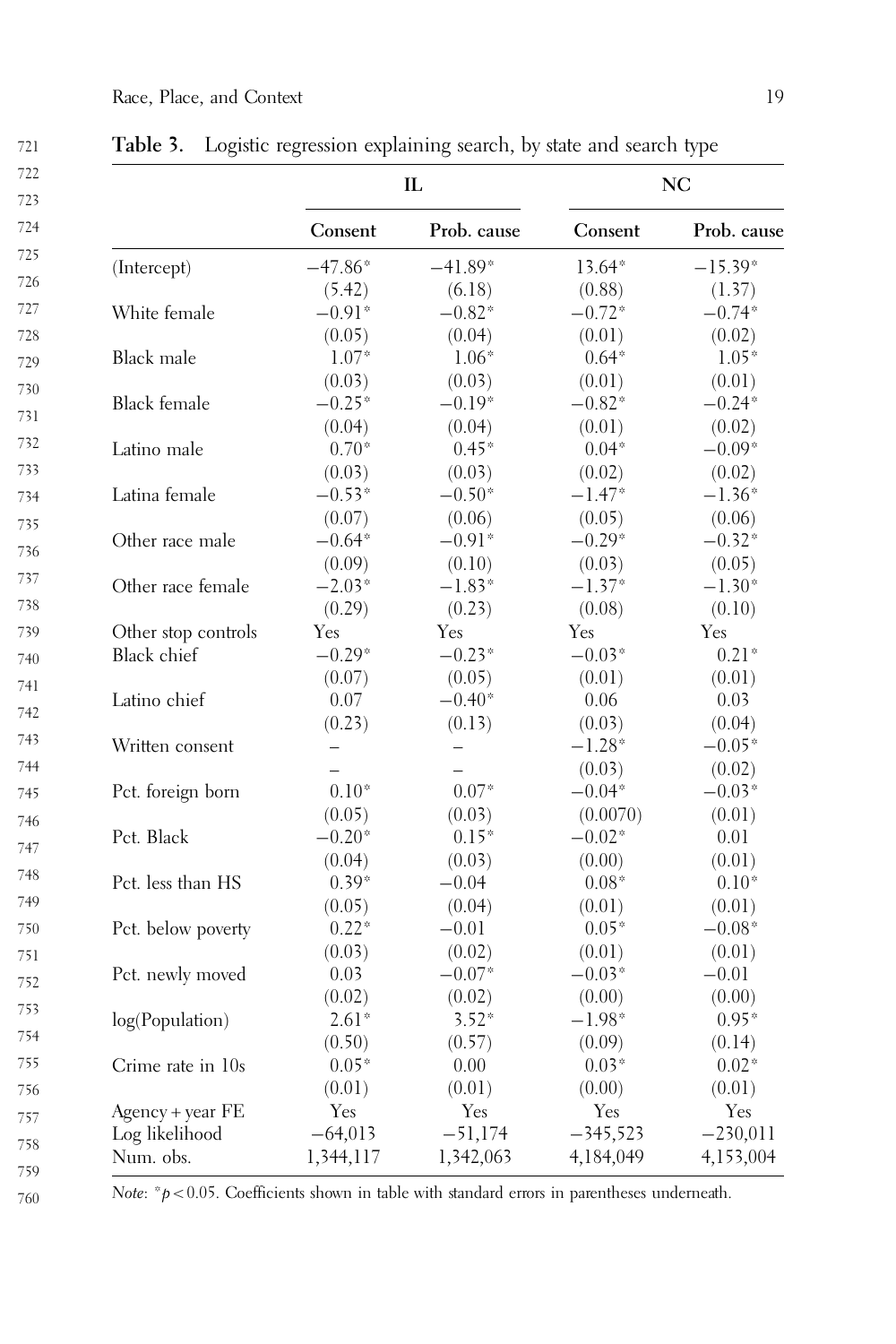

<span id="page-19-0"></span>



FIGURE 3. Odds-ratios of being searched, by race–gender of the driver. (a) IL. (b) NC.

Note: Solid horizontal line indicates an equal likelihood of a stopped driver being searched compared to if the chief is white. Dashed horizontal line below the horizontal indicates that a stopped driver is half as likely to be searched compared to if the chief is white. Dashed horizontal line above the horizontal indicates that a stopped driver is twice as likely to be searched compared to if the chief is white. Predictions from [Table 3](#page-18-0)

associated with the presence of a black chief would constitute support for our hypothesis.

[Figure 4](#page-20-0) plots the relative odds of a driver being searched if stopped where the local agency is headed by a black or Latino police chief relative to a white chief.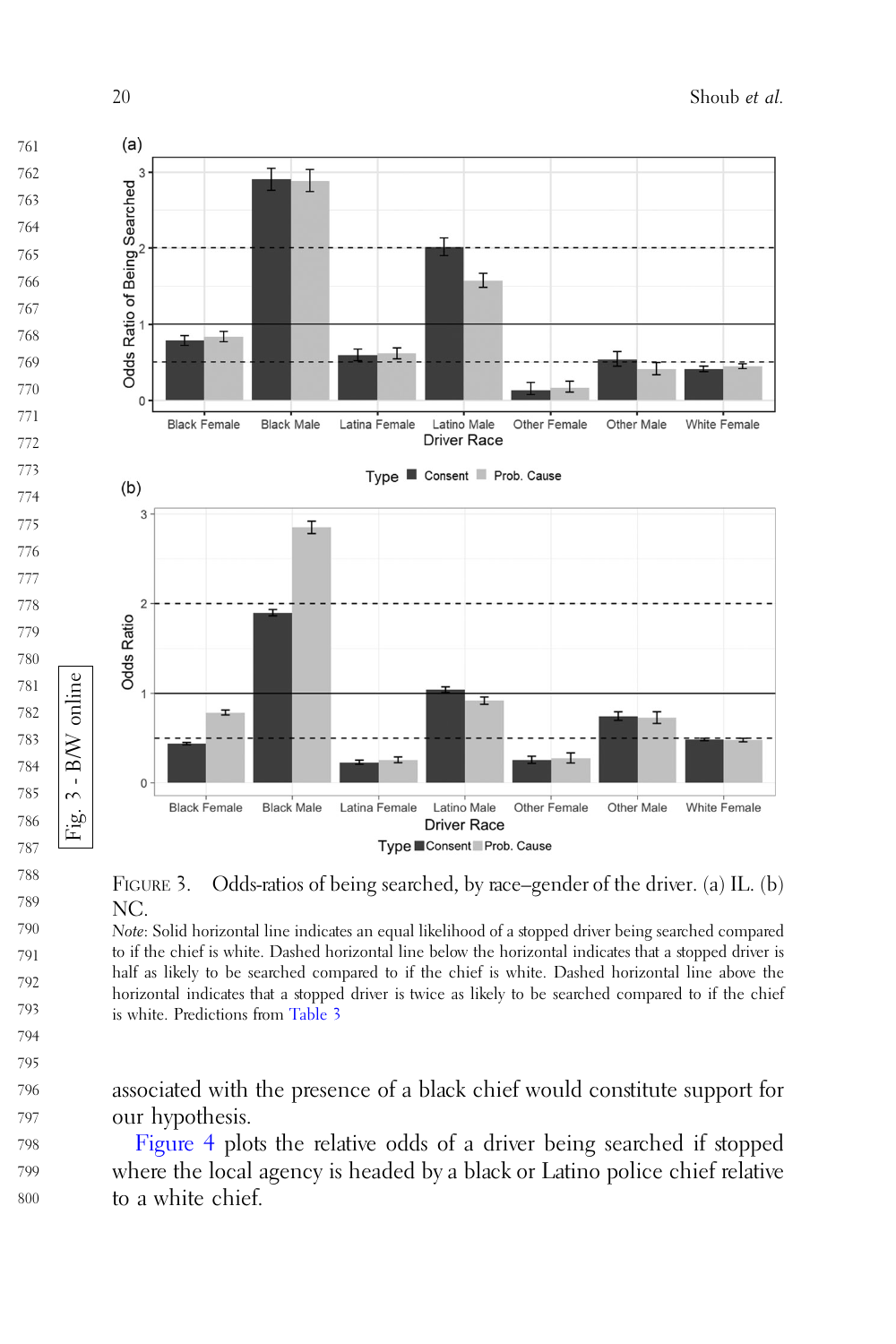<span id="page-20-0"></span>

FIGURE 4. Odds-ratios of being searched, by search type and race of the police chief. (a) IL. (b) NC.

Note: Solid horizontal line indicates an equal likelihood of a stopped driver being searched compared to if the chief is white. Dashed horizontal line indicates that a stopped driver is half as likely to be searched compared to if the chief is white. Predictions from [Table 3](#page-18-0)

In IL, stops made by officers belonging to agencies headed by a black and Latino chief are less likely to result in searches, almost regardless of search type (the exception is Latino chiefs in the case of consent searches, which is not statistically significantly different). Under black chiefs, officers are about approximately 25% less likely to search drivers than if they operate in jurisdictions overseen by white chiefs—across all types of searches. Officers under Latino chiefs are approximately 30% less likely to perform probable cause searches than those under white chiefs. In NC, the story is less clear. In jurisdictions headed by black police chiefs, consent searches are less likely to occur, while probable cause searches are more likely. Consent searches take place when there is no compelling legal reason why an officer should conduct a search, which is why they require a motorist's consent. As such, they are the search type where officer discretion is the highest and therefore the most likely to be scaled back by police chiefs interested in promoting a less highcontact style of policing.

Finally, we can evaluate what our models tell us about the relationship between our control variables. First, in NC, if a written consent policy is in place, drivers are less likely to be searched. Second, findings with respect to many of the municipal-level variables reinforce what previous studies have found: first, on average across the regressions, as the percentage 836 837 838 839 840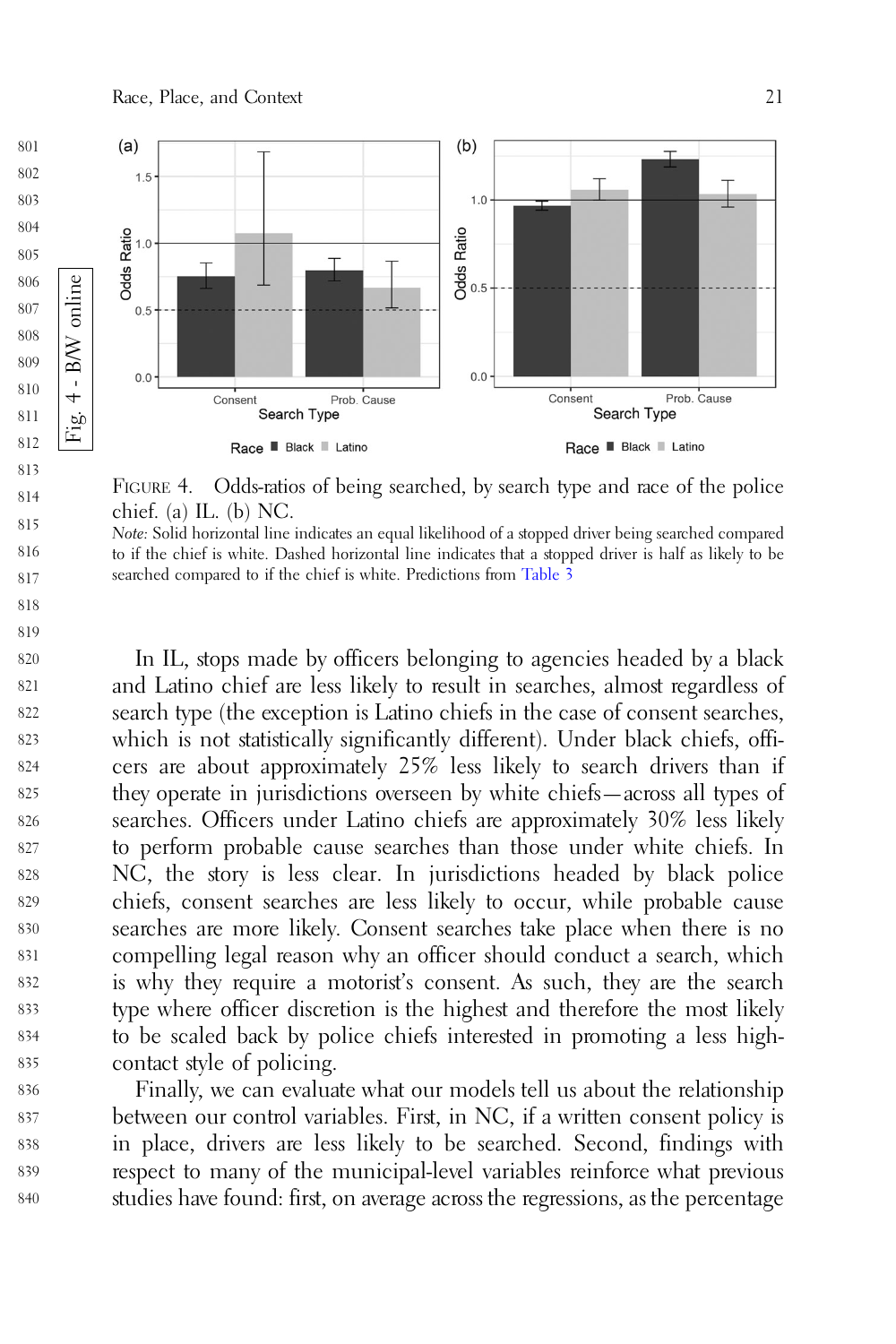of citizens with less than a high school diploma increases, the probability of search increases; second, as the percentage of the population living below poverty increases, the probability of search increases; and third, as the crime rate increases, the probability of search increases. The stop control variables support what previous studies have shown: those driving older cars are more likely to be searched in IL; those stopped by high disparity officers are more likely to be searched in NC; and those who are older are less likely to be searched in either state (shown in the Appendix). Results are mixed or inconsistent regarding the several of the demographic control variables: population size, proportion recently moved, proportion foreign born, and proportion black. 841 842 843 844 845 846 847 848 849 850 851

As with any statistical test on observational data, a concern is that the particular model specification and measures used may influence the results. To address this, we run three sets of robustness checks. First, we adopt two alternate modeling strategies to test whether this impacts our findings: (1) instead of separately modeling each search type, we jointly model them using multinomial regression (Table D1); and (2) we run regressions on subsets of the data based on stop purpose to test whether stop purposes induce entirely different processes and alter the results (Tables D2 and D3). In the first case, the results remain substantively and statistically the same. In the second, some variation is seen with regards to chief race but not driver race and gender. In NC, chiefs of color seem linked to lower rates of consent searches following safety stops, while in IL, chiefs of color seem linked to lower rates of consent searches (and probable cause searches) following investigatory stops. 852 853 854 855 856 857 858 859 860 861 862 863 864 865

Then, in the last two robustness checks, we examine whether the results change when alternative measures are used. We test whether our decision to create an indicator variable that jointly captures driver race and gender rather than interacting two indicator variables— $(1)$  race and  $(2)$  gender alters the results. In this case, the statistical results are the same. However, one can more clearly see that drivers of color regardless of gender are, on average, searched at higher rates than white drivers (Table E1). Finally, we tested whether using alternate measures for the municipal context variables alters the results: (1) measuring crime using the component parts of the overall crime rate (Tables E2 and E3), (2) measuring the economic context with percent unemployed rather than percent living below the poverty line (Table E4), and (3) measuring local diversity with (a) a reverse Herfindahl index or (b) the percent foreign born and percent notwhite (Tables E5 and E6). Overall, the results remain the same. However, 866 867 868 869 870 871 872 873 874 875 876 877 878 879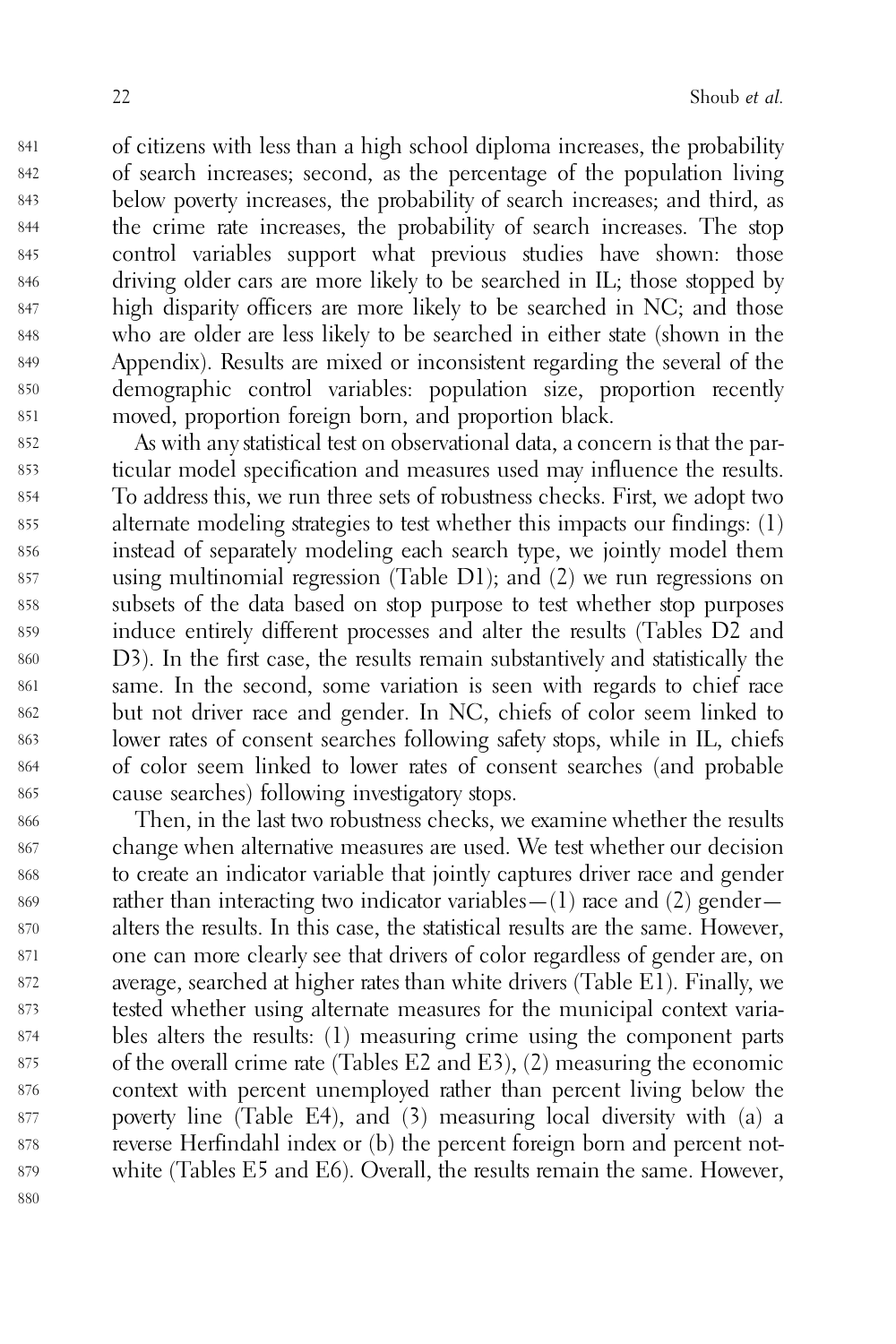conflicting results across states with regards to municipal characteristics remain. 881 882

In summary, black and Latino men are much more likely to experience a search than any other race–gender group, and the importance of race persists despite multiple control variables measuring such things as the crime rate, poverty, demographics, and other factors that affect police behavior. Additionally, we find conditional support for the importance of the descriptive characteristics of the head of the police department. In IL, at least, the presence of a black police chief leads to a decline in searches of all types. In NC, a black chief leads to a decline in consent searches.

### Discussion

The relevant laws mandating the collection of traffic stops statistics were uniformly motivated by concerns about the possibility of racial disparities (see Baumgartner, Epp, and Shoub [2018,](#page-24-0) chapter 2). It makes sense then to employ these data for their intended purpose, which is what we do here. Looking at more than 5 million traffic stops in the two states that provide the most extensive data, we have asked a simple question: Are black and Latino male drivers searched at higher rates than white male drivers, and do these disparities remain after we control for potentially spurious or legally relevant factors that might explain them? The answer is that disparities are large and robust, even after controlling statistically for every variable made available. Few agencies are racially neutral in the odds of searching black, Latino, and white drivers after a routine traffic stop, and their greater rates of searching black or Latino drivers cannot be explained by "extraneous" factors, at least not any factors which are systematically collected by law enforcement officers or available through such sources as the U.S. Census or the FBI's crime reports. Indeed, we go well beyond previous studies to look at factors such as poverty and crime rates. These contextual factors are indeed strong predictors of higher rates of discretionary search. Systemic factors clearly matter. However, and crucially, the identity of the driver remains a powerful predictor even when these contextual factors are included in the model. 896 897 898 899 900 901 902 903 904 905 906 907 908 909 910 911 912 913 914 915 916

Substantively, our conclusions are very troubling. In its review of the Ferguson, MO, Police Department, the U.S. Department of Justice discovered that black drivers were 75% more likely to be searched after a traffic stop than white drivers. In this analysis covering millions of stops 917 918 919 920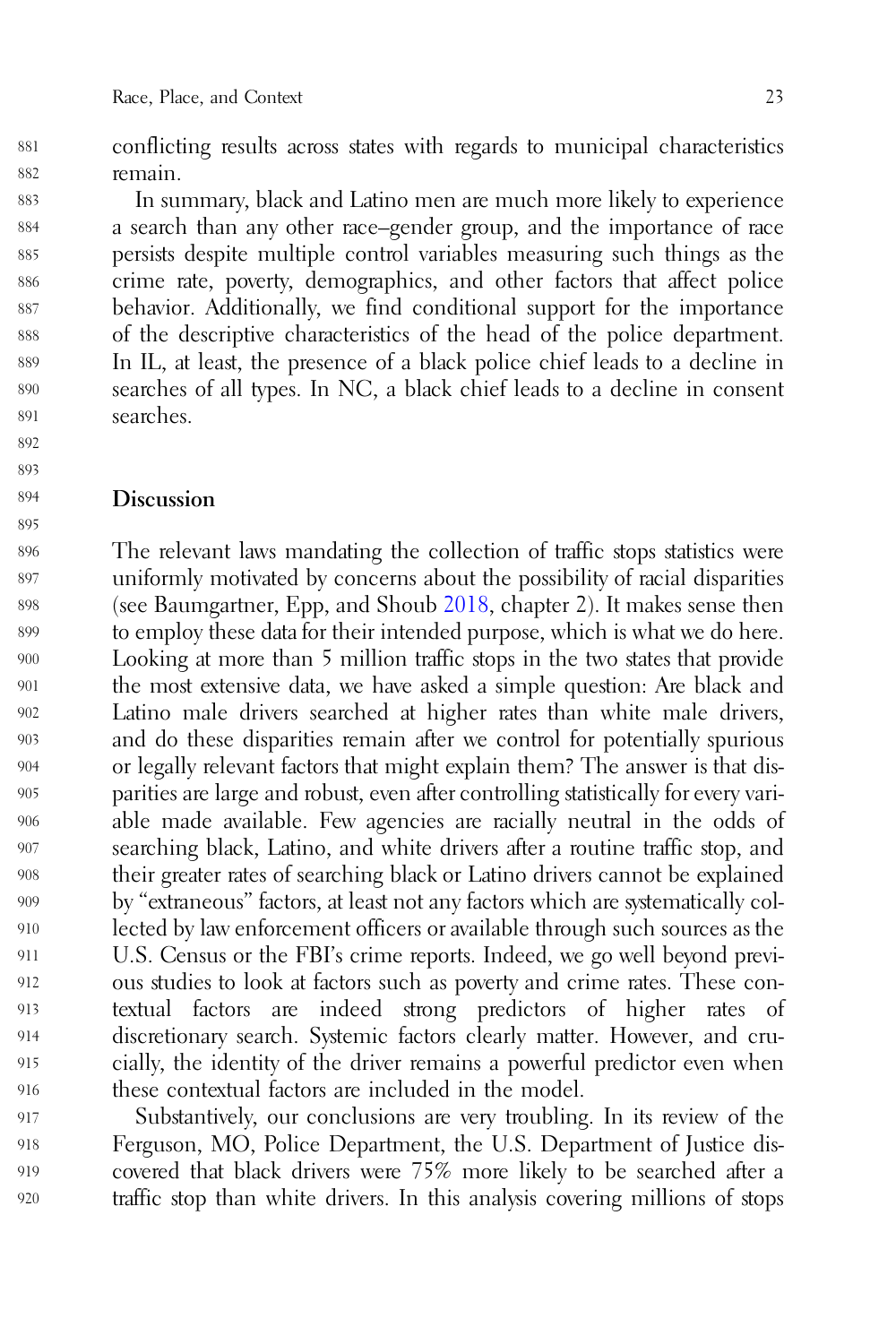in many agencies across two states, the average disparity is much higher for black men. Black men are 123% more likely to experience a discretionary search in NC, all else equal, and 194% more likely to experience such a search in IL, all else equal. This disparity is not explained by individual, departmental, or municipal characteristics. It is solely explained by the race of the driver stopped. 921 922 923 924 925 926

Despite the disconcerting role that the race of the driver consistently plays in structuring individuals' interactions with the police, our analysis does contribute something slightly more hopeful: black leadership of the police department may work to combat these effects. In IL, the presence of a black police chief led to a decline in all types of discretionary searches. In NC, this presence led to a decline in consent searches, which, due to their highly discretionary nature, are thought to be a major driver of racial disparities in traffic stops. So, despite the persistence of such disparities, there is some indication in this study that representation may be a way forward in ameliorating such targeting. Of course, this finding should be subjected to confirmation and further study, particularly since a small proportion of agencies had black or Latino chiefs. 927 928 929 930 931 932 933 934 935 936 937 938

Here, we have given no insights into what is generating these racial disparities, except to document that nothing in the current data collection protocols used by most police agencies explains them away. If there are other factors absent from our datasets that might explain away these racial differences, then police departments should start collecting that data to better understand the dynamics at play and to help improve the relationship between the police and the communities they serve. Existing datasets, which are extensive, point to large, widespread, and statistically robust, racial disparities. If they cannot be accounted for by contextual factors, then they must be confronted and accepted for what they are. 939 940 941 942 943 944 945 946 947 948 949

# Supplementary material

To view supplementary material for this article, please visit [https://doi.org/](https://doi.org/10.1017/rep.2020.8) [10.1017/rep.2020.8](https://doi.org/10.1017/rep.2020.8)

### **NOTES**

1. CT and MD make public their micro-level stop data, but have 10 or fewer municipalities consistently. Additionally, a number of other states require the collection of data about the racial breakdown of who is stopped and what happens to them afterwards, but many of these do not make the data publicly available. For a summary of this, see Baumgartner et al. ([2017\)](#page-24-0).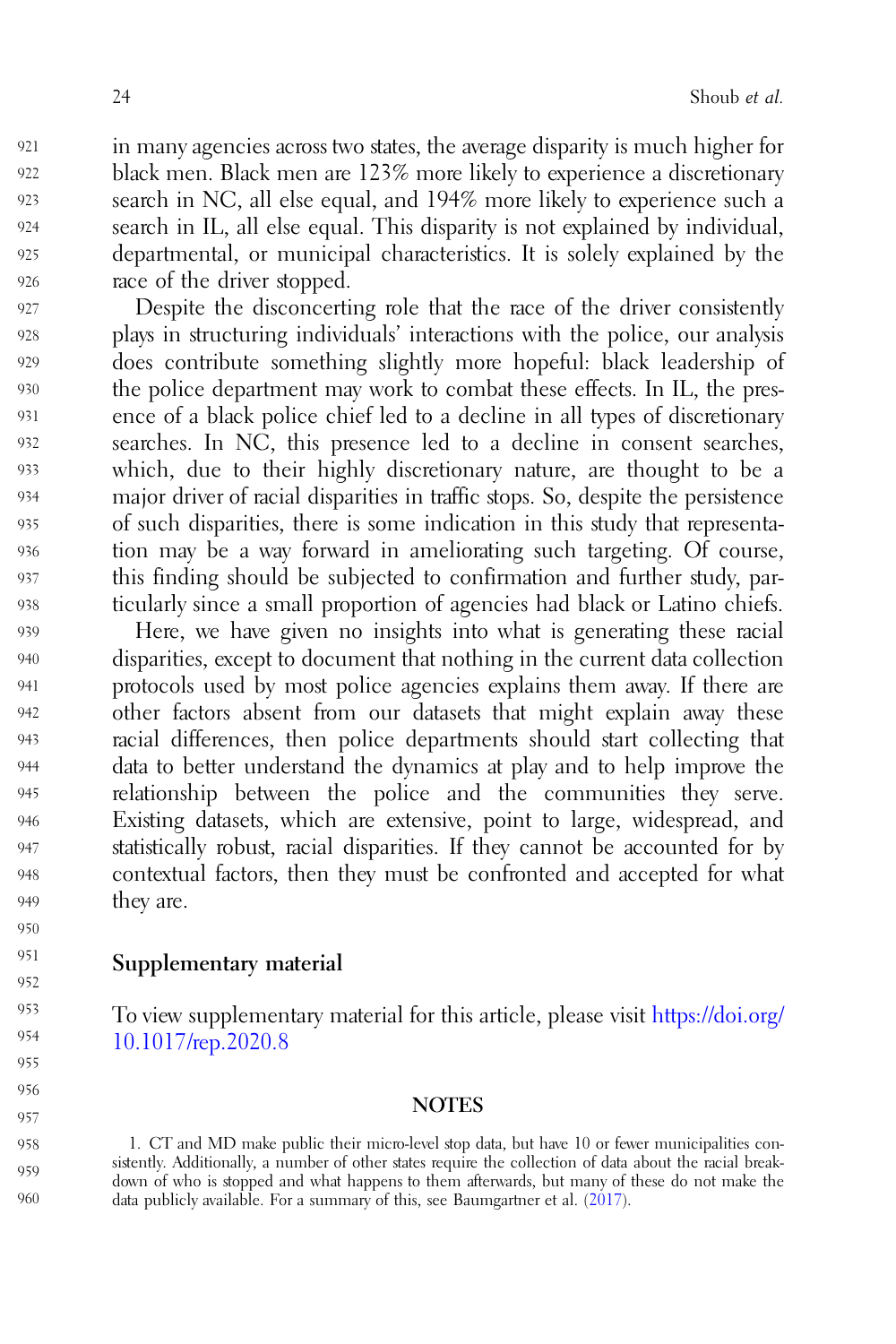2. IL also includes a vehicle make field, but the data is nearly unusable: there are more than 63,000 unique values for this variable. We therefore exclude it.

3. Note that we do not include the proportion of the police force that is black, because the only publicly available data, drawn from the U.S. DOJ Law Enforcement Management and Administrative Statistics (LEMAS) survey is not administered on a regular basis and does not include enough of our 90 municipal agencies to provide valid estimates.

4. Additionally, we include fixed effects by agency/municipality and use heteroskedastic robust standard errors (HC3) estimated with the lmtest and sandwich packages in R. In robustness checks, we alternatively fit the model as a multilevel model with random intercepts by agency; the substantive results are the same. Additional robustness checks are discussed at the end of this section.

#### REFERENCES

- Alexander, Michelle. 2010. The New Jim Crow: Mass Incarceration in the Age of Colorblindness. New York: New Press.
- Ash, Elliot, Jeffrey Fagan, and Allison Harris. in press. "Local Public Finance and Discriminatory Policing: Evidence from Traffic Stops in Missouri." Journal of Race, Ethnicity, and Politics. 974 975
- Banks, R. Richard. 2003. "Beyond Profiling: Race, Policing, and the Drug War." Stanford Law Review 56: 571–603. 976 977
	- Banks, R. Richard, Jennifer L. Eberhardt, and Lee Ross. 2006. "Discrimination and Implicit Bias in a Racially Unequal Society." California Law Review 94: 1169–90.
- Baumgartner, Frank R., Leah Christiani, Derek A. Epp, Kevin Roach, and Kelsey Shoub. 2017. "Racial Disparities in Traffic Stop Outcomes." Duke Forum for Law and Social Change 9: 21–53. 979 980 981
- Baumgartner, Frank R., Derek A. Epp, and Kelsey Shoub. 2018. Suspect Citizens: What 20 Million Traffic Stops Tell Us About Policing And Race. Cambridge: Cambridge University Press. 982 983
- Baumgartner, Frank R, Kate Bell, Luke Beyer, Tara Boldrin, Libby Doyle, Lindsey Govan, Jack Halpert, Jackson Hicks, Katherine Kyriadoudes, Cat Lee, Mackenzie Leger, Sarah McAdon, Sarah Michalak, Caroline Murphy, Eyan Neal, Olivia O'Malley, Emily Payne, Audrey Spirstein, Sallly Stanley, and Kathryn Thacker. 2020. "Intersectional Encounters, Representative Bureaucracy, and the Routine Traffic Stop." Policy Studies Journal. doi:10.1111/psj.12382 984 985 986 987 988
- Blackmon, Douglas A. 2008. Slavery by Another Name: The Re-enslavement of Black Americans from the Civil War to World War II. New York: Random House. 989
- Blalock, Hubert M. Jr. 1967. Toward a Theory of Minority-Group Relations. New York: Perigee Books. 990 991
- Brehm, John, and Scott Gates. 1999. Working, Shirking, and Sabotage: Bureaucratic Response to a Democratic Public. Ann Arbor: University of Michigan Press. 992
- Broockman, David E. 2013. "Black Politicians are more Intrinsically Motivated to Advance Blacks' Interests: A Field Experiment Manipulating Political Incentives." American Journal of Political Science 57 (3): 521–36. 993 994 995
- Browning, Rufus P., Dale Rogers Marshall, and David H. Tabb. 1984. Protest is not Enough: The Struggle of Blacks and Hispanics for Equality in Urban Politics. Berkeley: University of California Press. 996 997
- Burch, Traci. 2013. Trading Democracy for Justice: Criminal Convictions and the Decline of Neighborhood Political Participation. Chicago: University of Chicago Press. 998 999
- Canon, David T. 1999. Race, Redistricting, and Representation: The Unintended Consequences of Black Majority Districts. Chicago: University of Chicago Press. 1000

<span id="page-24-0"></span>961 962 963

964 965

966 967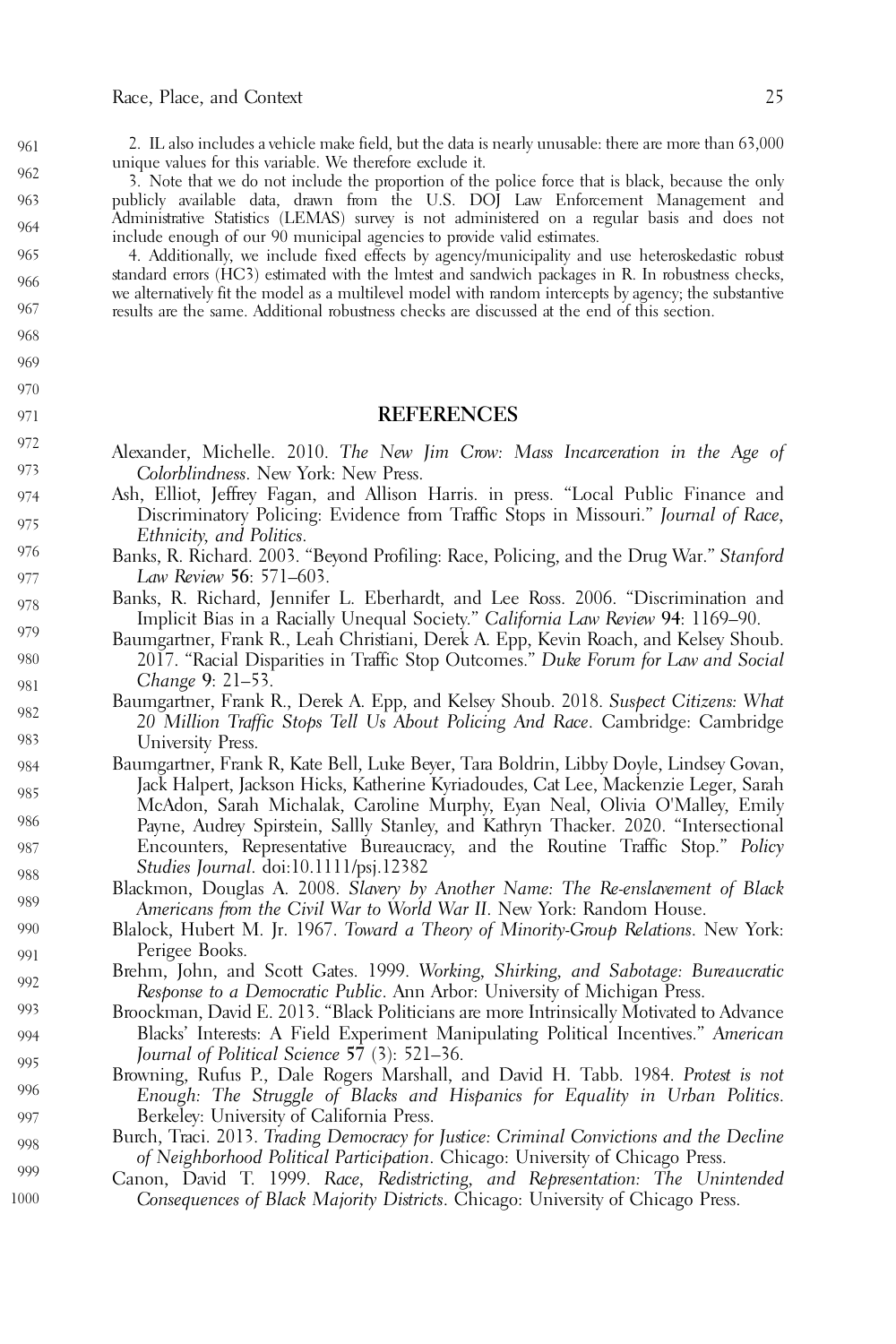- <span id="page-25-0"></span>Christiani, Leah. "Intersectional stereotyping in policing: an analysis of traffic stop outcomes." Politics, Groups, and Identities (2020): 1–23. [https://www.tandfonline.](https://www.tandfonline.com/doi/abs/10.1080/21565503.2020.1748064) [com/doi/abs/10.1080/21565503.2020.1748064](https://www.tandfonline.com/doi/abs/10.1080/21565503.2020.1748064) 1001 1002
- Clark, Christopher J. 2019. Gaining Voice: The Causes and Consequences of Black Representation in the American States. New York: Oxford University Press. 1003 1004
- Cohen Marks, Mara A., and Christopher Stout. 2011. "Rating Los Angeles' Top Cop: Descriptive Representation and Support for the Police Chief." Race and Justice 1 (4): 341–61. 1005 1006
- Correll, Joshua, and Tracie Keesee. 2009. "Racial bias in the decision to shoot?" The Police Chief 75 (5): 54–58. 1007 1008
- Correll, J., B. Park, C.M. Judd, and B Wittenbrink. 2002. "The Police Officer's Dilemma: Using Ethnicity to Disambiguate Potentially Threatening Individuals." Journal of Personality and Social Psychology 83 (6): 1314–29. 1009 1010
- Correll, J., B. Park, C.M. Judd, B. Wittenbrink, and M.S Sadler. 2007. "Across the Thin Blue Line: Police Officers and Racial Bias in the Decision to Shoot." Journal of Personality and Social Psychology 92 (6): 1006–23. 1011 1012 1013
- Dollar, Cindy Brooks. 2014. "Racial Threat Theory: Assessing the Evidence, Requesting Redesign." Journal of Criminology, Article ID 983026. 1014
- Eberhardt, Jennifer L. 2019. Biased: Uncovering the Hidden Prejudice That Shapes What We See, Think, and Do. New York: Viking. 1015 1016
- Engel, Robin Shepard, Jennifer M. Calnon, and Thomas J. Bernard. 2002. "Theory and Racial Profiling: Shortcomings and Future Directions in Research." Justice Quarterly 19 (2): 249–73. 1017 1018
- Epp, Charles R., Steven Maynard-Moody, and Donald P. Haider-Markel. 2014. Pulled Over: How Police Stops Define Race and Citizenship. Chicago: University of Chicago Press. 1019
- Epp, Derek A. & Macey Erhardt. 2020. "The use and effectiveness of investigative police stops." Politics, Groups, and Identities. DOI: 10.1080/21565503.2020.1724160 1020 1021
- Fagan, Jeffrey, and Amanda Geller. 2015. "Following the Script: Narratives of Suspicion in "Terry" Stops in Street Policing." University of Chicago Law Review 82 (1): 51–88. 1022
- Fagan, Jeffrey, Amanda Geller, Garth Davies, and Valerie West. 2010."Street stops and broken windows revisited." Race, Ethnicity, and Policing: 309–348. 1023 1024
- Fagan, Jeffrey, and Garth Davies. 2000. "Street stops and broken windows: Terry, race, and disorder in New York City." Fordham Urb. LJ 28: 457. 1025 1026
- Fiske, Susan T. 1993. "Social Cognition and Social Perception." Annual Review of Psychology 44 (1): 155–94. 1027
- Gelman, Andrew, Jeffrey Fagan, and Alex Kiss. 2007. "An Analysis of The New York City Police Department's Stop-and-Frisk Police in the Context of Claims of Racial Bias." Journal of the American Statistical Association 102: 813–23. 1028 1029
- Gilliam, Franklin D., Jr., and Shanto Iyengar. 2000. "Prime Suspects: The Influence of Local Television News on the Viewing Public." American Journal of Political Science 44 (3): 560-73. 1030 1031 1032
- Gilliam, Franklin D., Jr., Nicholas A. Valentino, and Matthew N. Beckmann. 2002. "Where You Live and What You Watch: The Impact of Racial Proximity and Local Television News on Attitudes about Race and Crime." Political Research Quarterly 55 (4): 755–80. 1033 1034 1035
- Glaser, Jack, Katherine Spencer, and Amanda Charbonneau. 2014. "Racial bias and public policy." Policy Insights from the Behavioral and Brain Sciences 1 (1): 88–94. 1036
- Glaser, Jack. 2015. Suspect Race: Causes and Consequences of Racial Profiling. New York: Oxford University Press. 1037 1038
- Goff, Phillip A., and K. B. Kahn 2012. "Racial Bias in Policing: Why We Know Less Than We Should." Social Issues and Policy Review 6: 175–207. 1039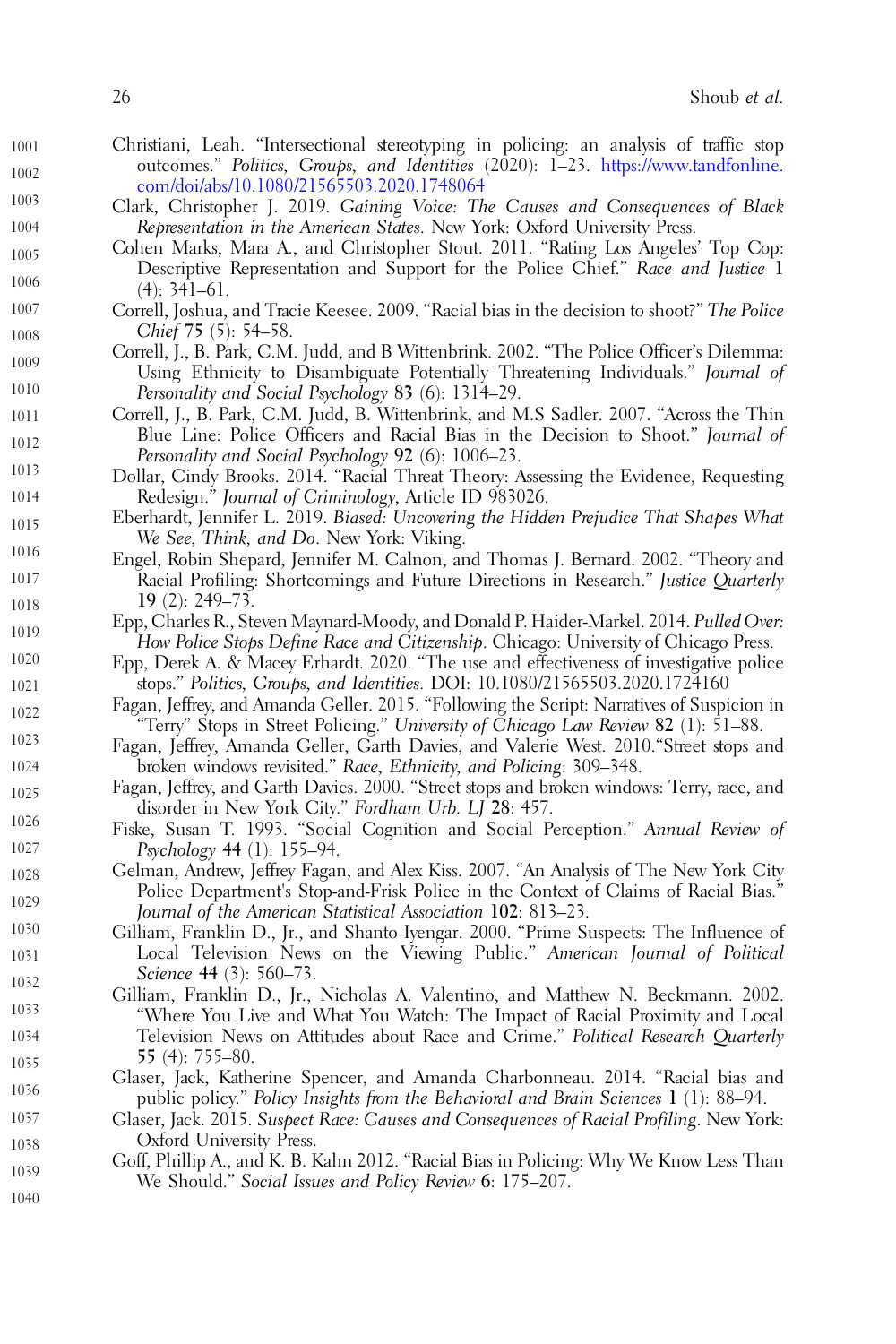- <span id="page-26-0"></span>Goffman, Alice. 2014. On the Run: Fugitive Life in an American City. Chicago: University of Chicago Press. 1041 1042
- Grose, Christian R. 2011. Congress in Black and White: Race and Representation in Washington and at Home. New York: Cambridge University Press. 1043
- Harris, David A. 2002a. Profiles in Injustice: Why Racial Profiling Cannot Work. New York: New Press. 1044 1045
- Harris, David A. 2002b. "Racial Profiling Revisited: "Just Common Sense" in the Fight Against Terror?" Criminal Justice 17: 36–41, 59. 1046
- King, Ryan D., and Darren Wheelock. 2007. "Group Threat and Social Control: Race." Perceptions of Minorities and the Desire to Punish. Social Forces 85 (3): 1255–80. 1047 1048
- Kubrin, Charis E., and Ronald Weitzer. 2003. "New Directions in Social Disorganization Theory." Journal of Research in Crime and Delinquency 40 (4): 374–402. 1049
- Lerman, Amy E., and Vesla M. Weaver. 2014a. Arresting Citizenship: The Democratic Consequences of American Crime Control. Chicago: University of Chicago Press. 1050 1051
- Lerman, Amy E., and Vesla M. Weaver. 2014b. "Staying out of Sight? Concentrated Policing and Local Political Action." Annals of the American Academy of Political and Social Science 651 (1): 202–19. 1052 1053
- MacDonald, John, Jeffrey Fagan, and Amanda Geller. 2016. "The effects of local police surges on crime and arrests in New York City." PLoS one 11.6. 1054 1055
- Meares, Tracey L., Tom R. Tyler, and Jacob Gardener. 2016. "Lawful or Fair? How Cops and Laypeople Perceive Good Policing." Journal of Criminal Law and Criminology 105 (2): 297–344. 1056 1057
- Miller, Gary J. 2005. "The Political Evolution of Principal-Agent Models." Annual Review of Political. Science 8: 203–25. 1058 1059
- Mummolo, Jonathan. 2018. "Modern Police Tactics, Police-Citizen Interactions, and the Prospects for Reform." The Journal of Politics 80 (1): 1–15. 1060
- Novak, Kenneth J., and Mitchell B. Chamlin. 2008. "Racial Threat, Suspicion, and Police Behavior: The Impact of Race and Place in Traffic Enforcement." Crime & Delinquency 58 (2): 275–300. 1061 1062 1063
- O'Connell, Heather A. 2012. "The Impact of Slavery on Racial Inequality in Poverty in the Contemporary U.S. South." Social Forces 90 (3): 713–34. 1064
- Oshinsky, David M. 1996. Worse Than Slavery: Parchman Farm and the Ordeal of Jim Crow Justice. New York: Free Press. 1065 1066
- Peffley, Mark, and Jon Hurwitz. 2010. Justice in America: The Separate Realities of Blacks and Whites. New York: Cambridge University Press. 1067
- Pierson E, Simoiu C, Overgoor J, Corbett-Davies S, Jenson D, Shoemaker A, Ramachandran V, Barghouty P, Phillips C, Shroff R, Goel S. 2020. "A large-scale analysis of racial disparities in police stops across the United States." Nature Human Behaviour. May 4: 1–10. 1068 1069 1070
- Rainguet, Fred W., and Mary Dodge. 2001. "The Problems of Police Chiefs: An Examination of the Issues in Tenure and Turnover." Police Quarterly 4 (3): 268–88. 1071 1072
	- Remsberg, Charles. 1995. Tactics for Criminal Patrol. Illinois: Calibre Press.
- Rocha, Rene, Elizabeth Maltby, Bradford Jones, and David L. Vannette. in press. "Residential Context, Mass Deportation, and Latino Ethnic Identity." Journal of Race, Ethnicity, and Politics. 1073 1074 1075
- Roh, Sunghoon, and Matthew Robinson. 2009. "A Geographic Approach to Racial Profiling: The Microanalysis and Macroanalysis of Racial Disparity in Traffic Stops." Police Quarterly 12 (2): 137–69. 1076 1077
- Saltzstein, Grace Hall. 1989. "Black Mayors and Police Policies." Journal of Politics 51: 525–44. 1078
- Sampson, Robert J., and W. Byron Groves. 1989. "Community Structure and Crime: Testing Social-Disorganization Theory." American Journal of Sociology 94 (4): 774–802. 1079 1080